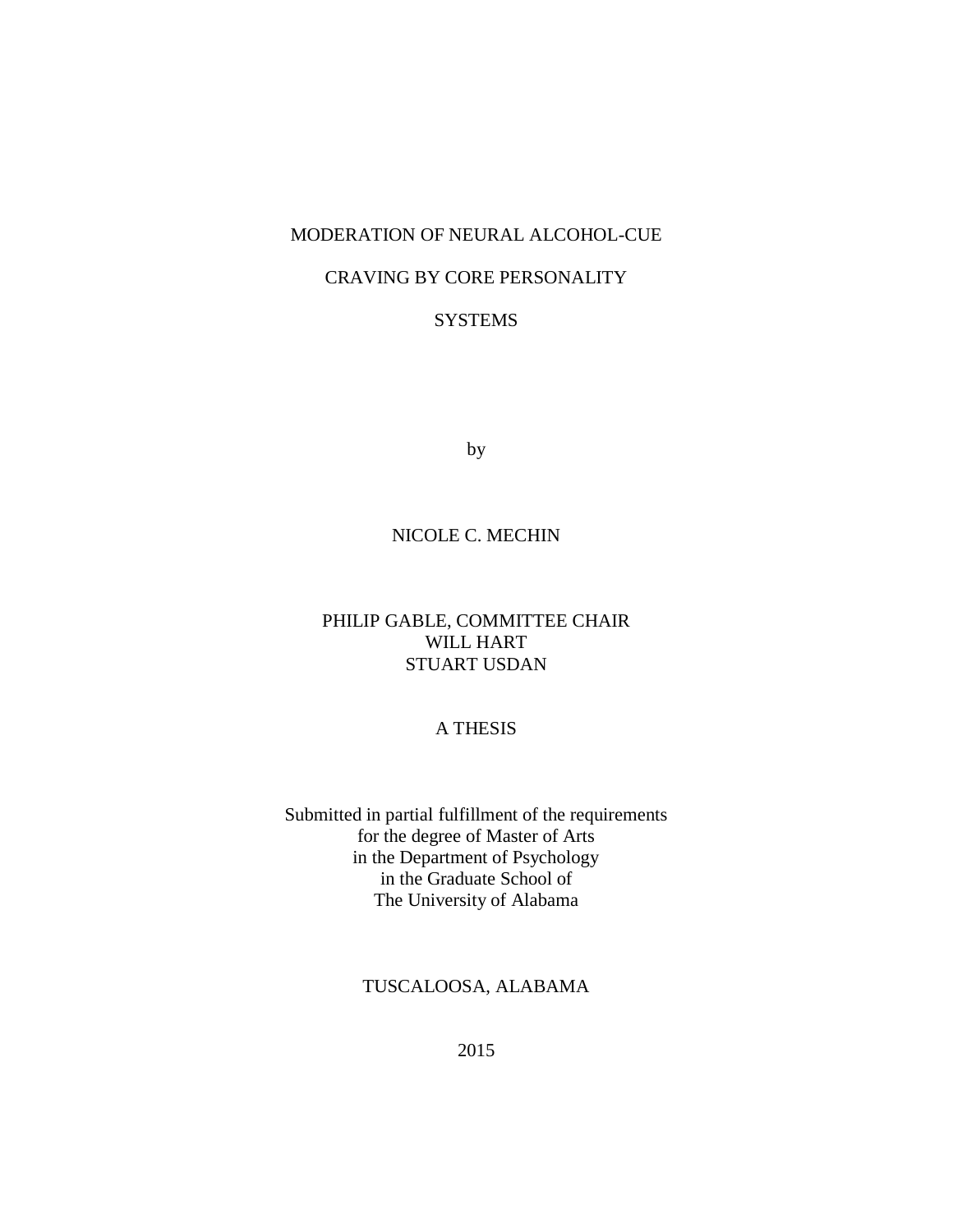Copyright Nicole C. Mechin 2015 ALL RIGHTS RESERVED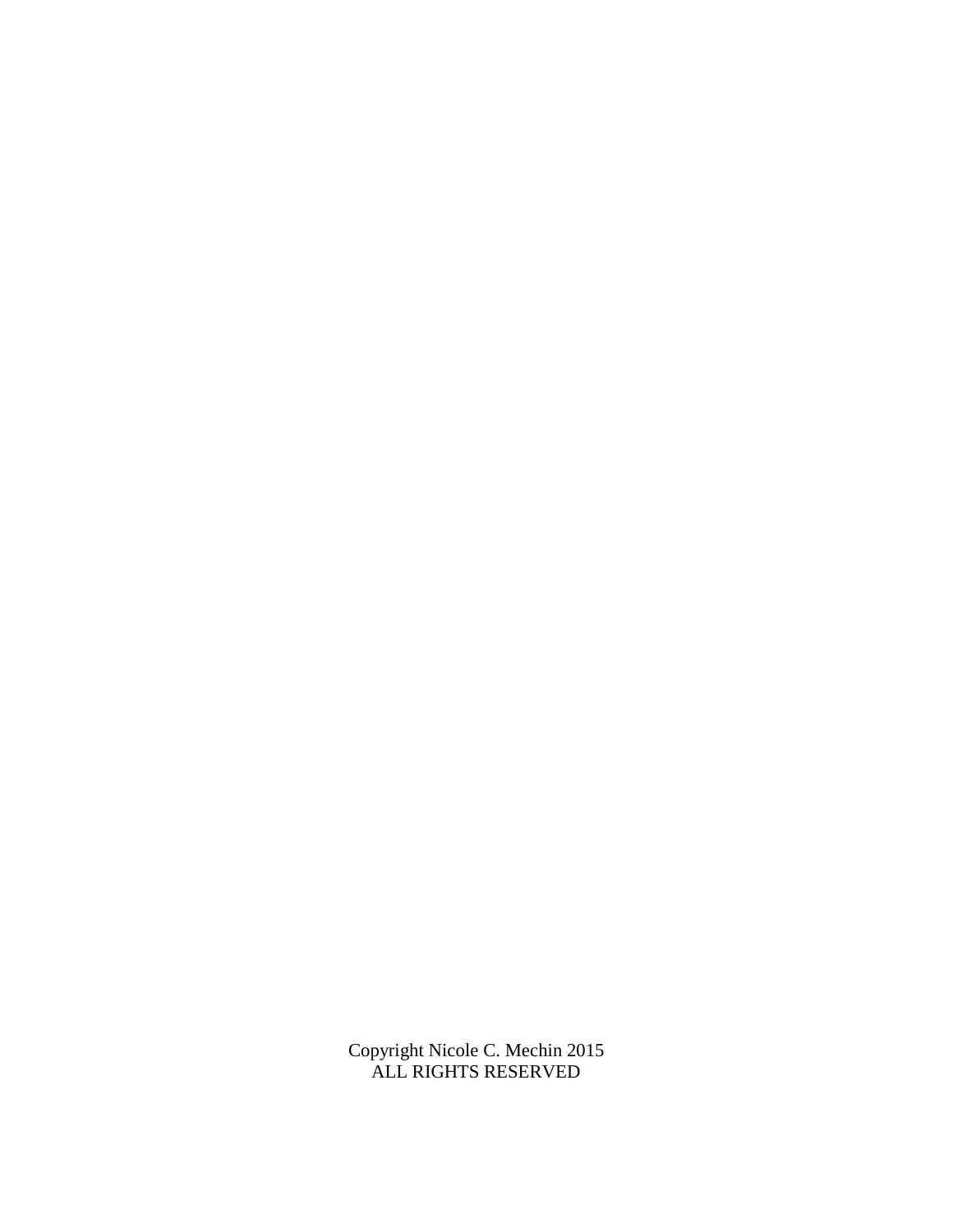#### ABSTRACT

Alcohol cues are prevalent in our everyday lives (on commercials and billboards, in grocery ads, etc.). Past work has demonstrated that exposure to alcohol cues evokes alcohol craving as evidenced by cortical activation. Neural activity underlying cue-elicited craving is connected to core personality systems of approach motivation, avoidance motivation, and supervisory control. However, it is unclear which personality system is driving measures of frontal activation related to cue-elicited alcohol craving. The current study sought to determine which personality system moderates frontal asymmetric activation evoked by cue-elicited alcohol craving, when participants were exposed to alcohol or neutral pictures. Results revealed that greater trait impulsivity moderated the relationship between greater left-frontal activation and picture type. Approach motivation and avoidance motivation were unrelated to left-frontal activation and picture type. These results suggest that decreased activation of the supervisory control system (increased trait impulsivity) is responsible for greater left-frontal activation in response to cue-elicited alcohol craving, not increased activation of the approach system or the avoidance system.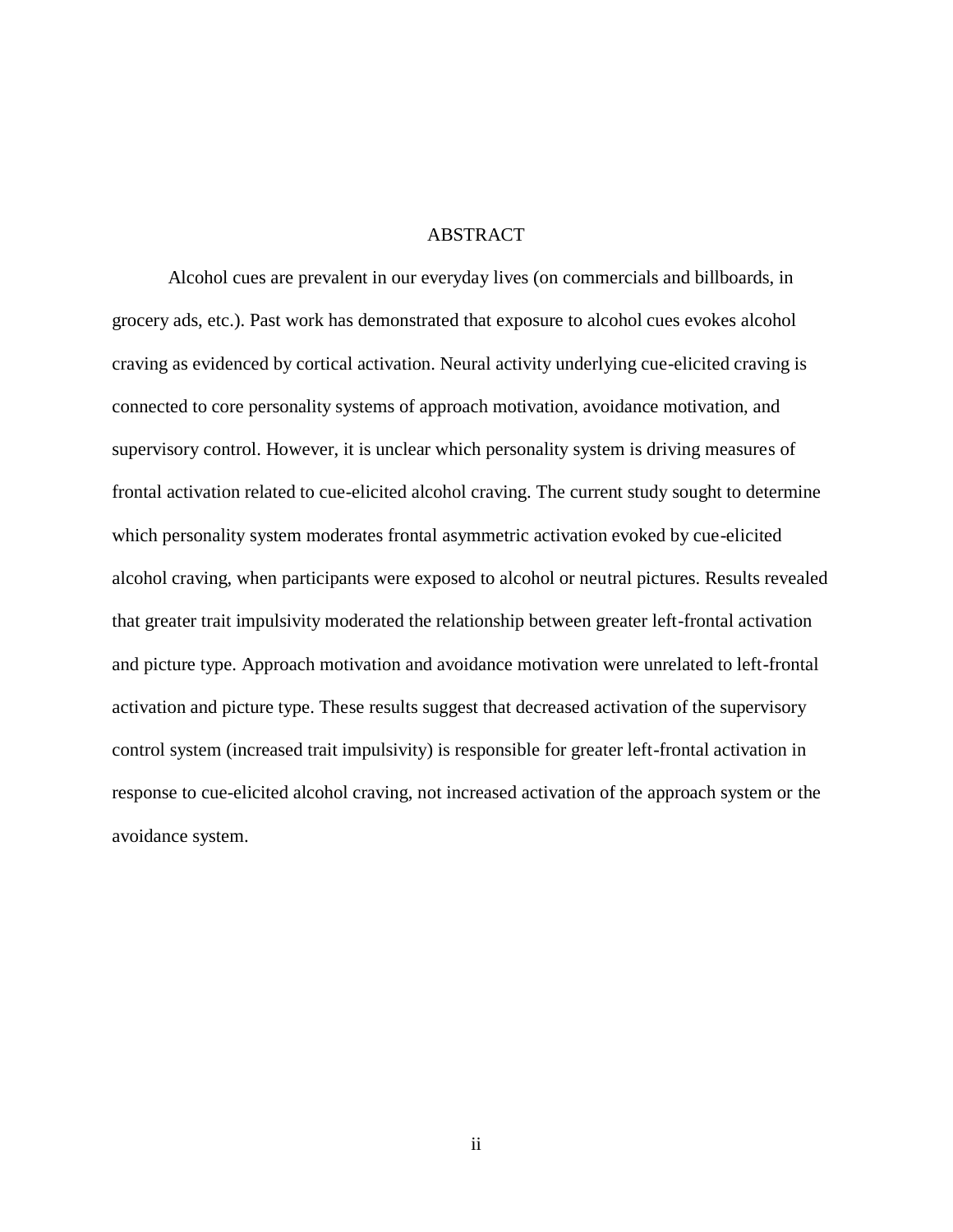# LIST OF ABBREVIATIONS AND SYMBOLS

| $\alpha$         | Cronbach's Alpha: Value of internal consistency                                                                                          |
|------------------|------------------------------------------------------------------------------------------------------------------------------------------|
| $\boldsymbol{b}$ | Beta: A standardized partial regression coefficient                                                                                      |
| $\,F$            | F statistic: Value calculated by the ratio of two sample variances                                                                       |
| Hz               | Hertz: Unit of frequency                                                                                                                 |
| M                | Mean: The sum of a set of values divided by the number of values in the set                                                              |
| Ms               | Milliseconds                                                                                                                             |
| $\it N$          | Samples size of a group                                                                                                                  |
| $\eta_p^2$       | Partial Eta-Squared: Value of effect size                                                                                                |
| $\boldsymbol{p}$ | Probability associated with the occurrence under the null hypothesis of a value as<br>extreme as or more extreme than the observed value |
| r                | Pearson product-moment correlation coefficient                                                                                           |
| $R^2$            | Coefficient of determination: Fit of the regression line to the data                                                                     |
| ${\bf S}$        | Seconds                                                                                                                                  |
| <b>SD</b>        | Standard Deviation: Value of variation from the mean                                                                                     |
| t                | T statistic: Value determining whether sample means differ                                                                               |
| Ω                | Ohms: Unit of electrical resistance                                                                                                      |
| $\,<\,$          | Less than                                                                                                                                |
| $\,>$            | Greater than                                                                                                                             |
| $=$              | Equal to                                                                                                                                 |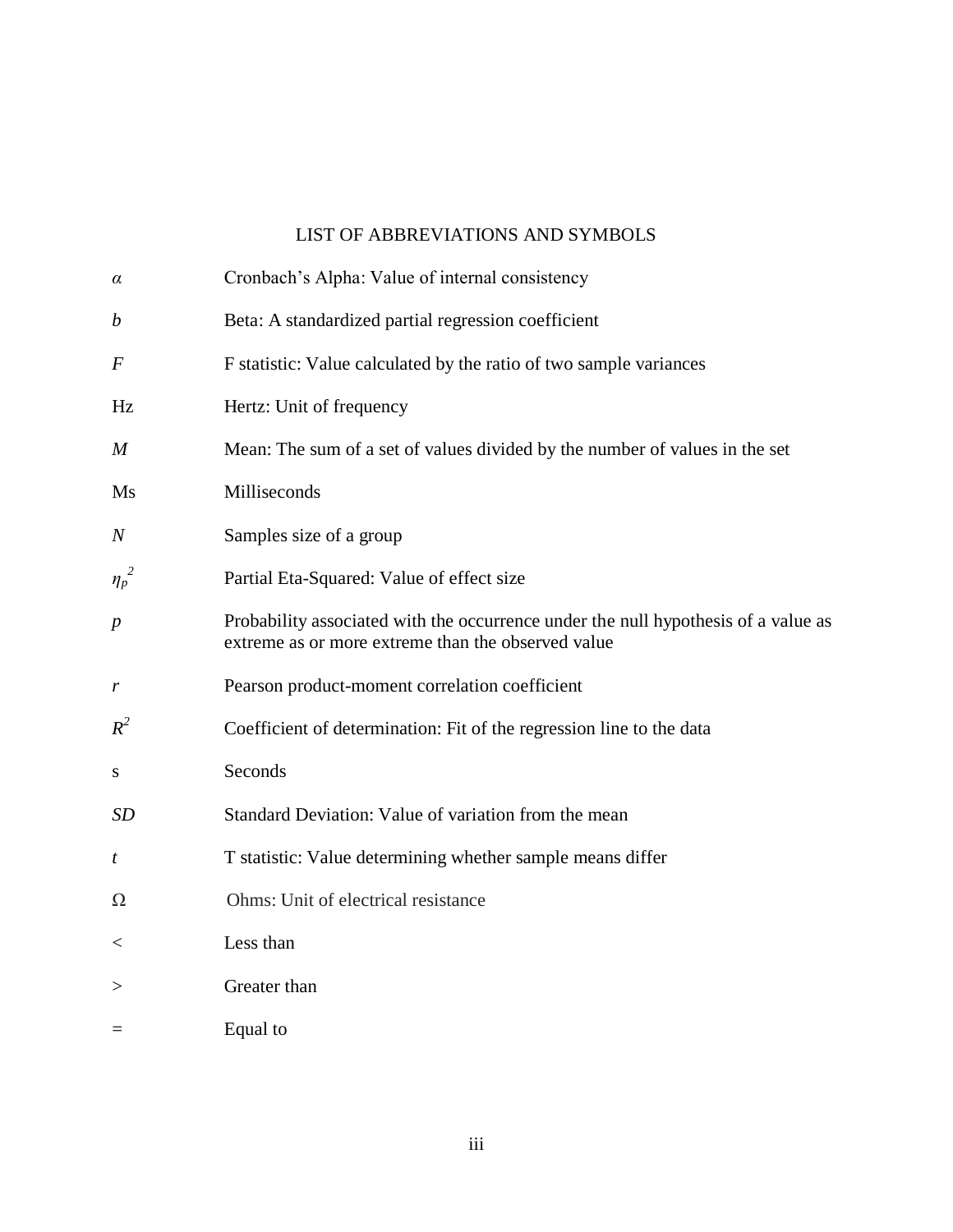#### ACKNOWLEDGMENTS

My family has played such a major role in my life"s progression. Behind every one of my accomplishments is my family providing encouragement, support, and most importantly love. Although each of my family members has played a vital role, I need to thank my mom most of all. I can"t thank her enough for providing me with such a strong, inspiring, and caring role model. A special thank you also goes to my fiancé. He has sacrificed so much to help me reach my goals and achieve my dreams, and for that I am eternally grateful.

Thank you to my advisor and mentor Philip Gable for his assistance with this project. His guidance and advice was invaluable in completing this project. I would also like to thank my committee members Will Hart and Stuart Usdan for providing support and feedback at every junction of the thesis process. Finally, I would like to thank all of the members of the SCEN Lab (graduate and undergraduate alike) for their assistance in data collection. Without their help this project would not have been possible.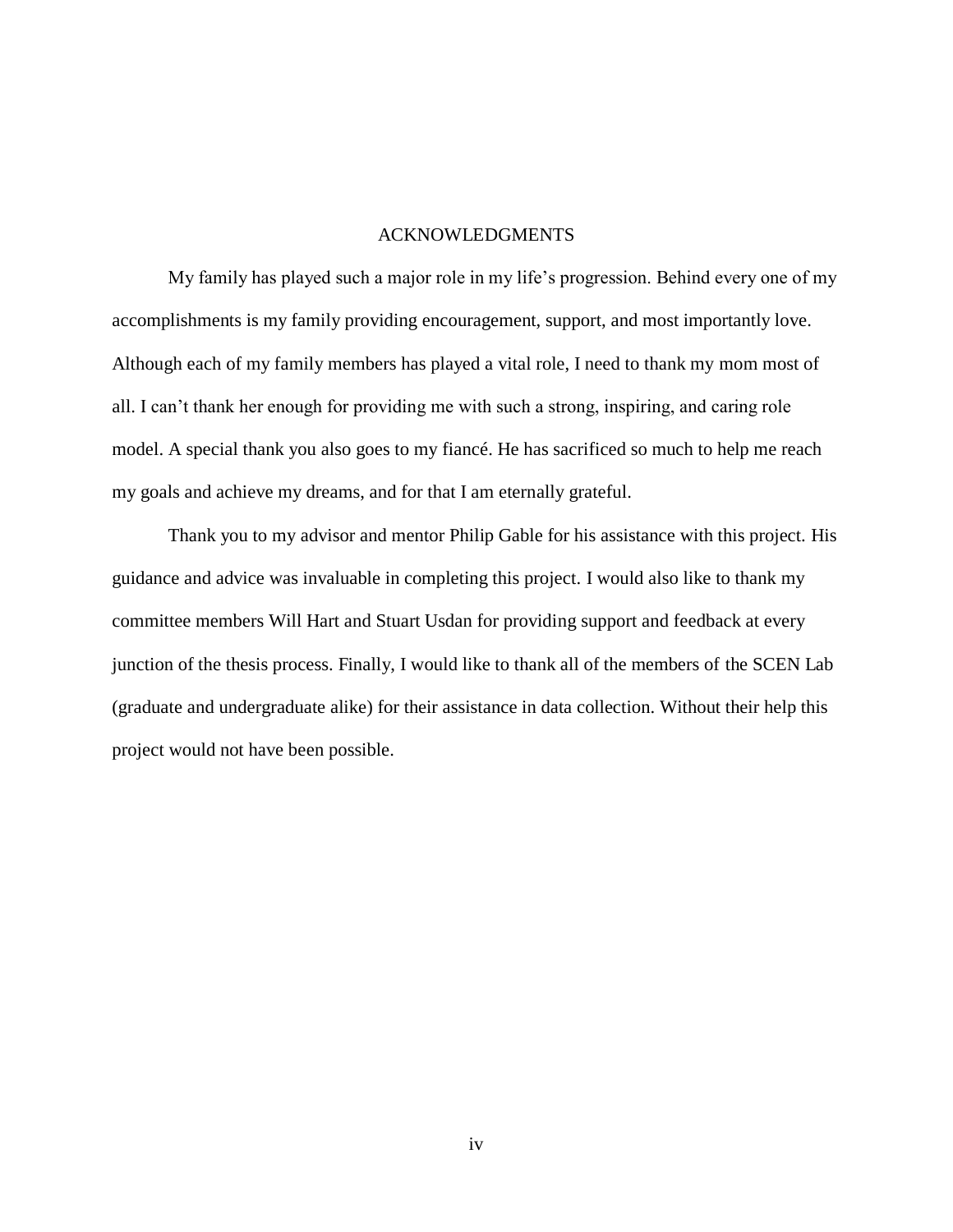# **CONTENTS**

| LIST OF ABBREVIATIONS AND SYMBOLSiii |  |
|--------------------------------------|--|
|                                      |  |
|                                      |  |
|                                      |  |
|                                      |  |
|                                      |  |
|                                      |  |
|                                      |  |
|                                      |  |
|                                      |  |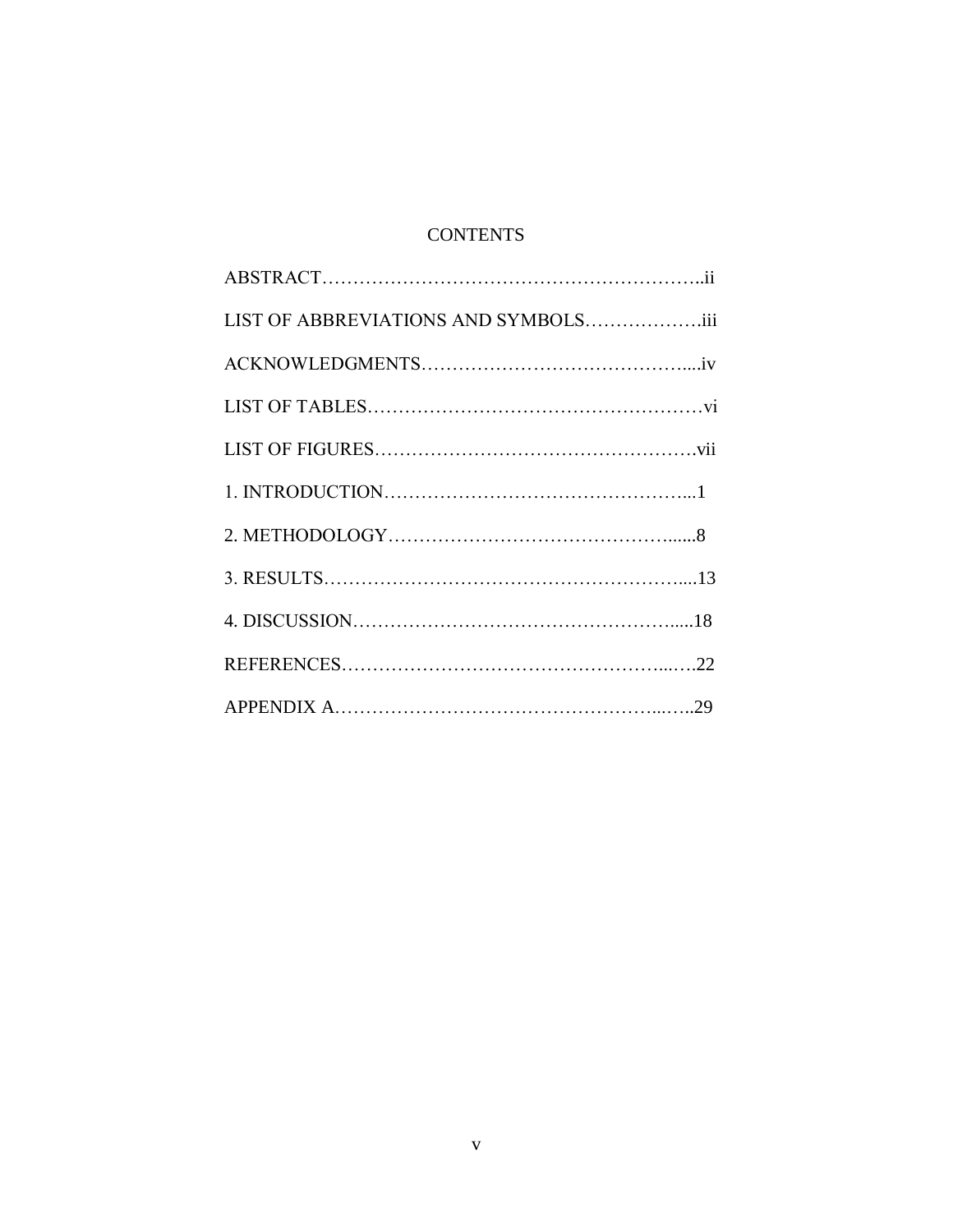# LIST OF TABLES

| 1. Descriptive Statistics and Reliabilities of Individual Difference Measures 10 |  |
|----------------------------------------------------------------------------------|--|
|                                                                                  |  |
|                                                                                  |  |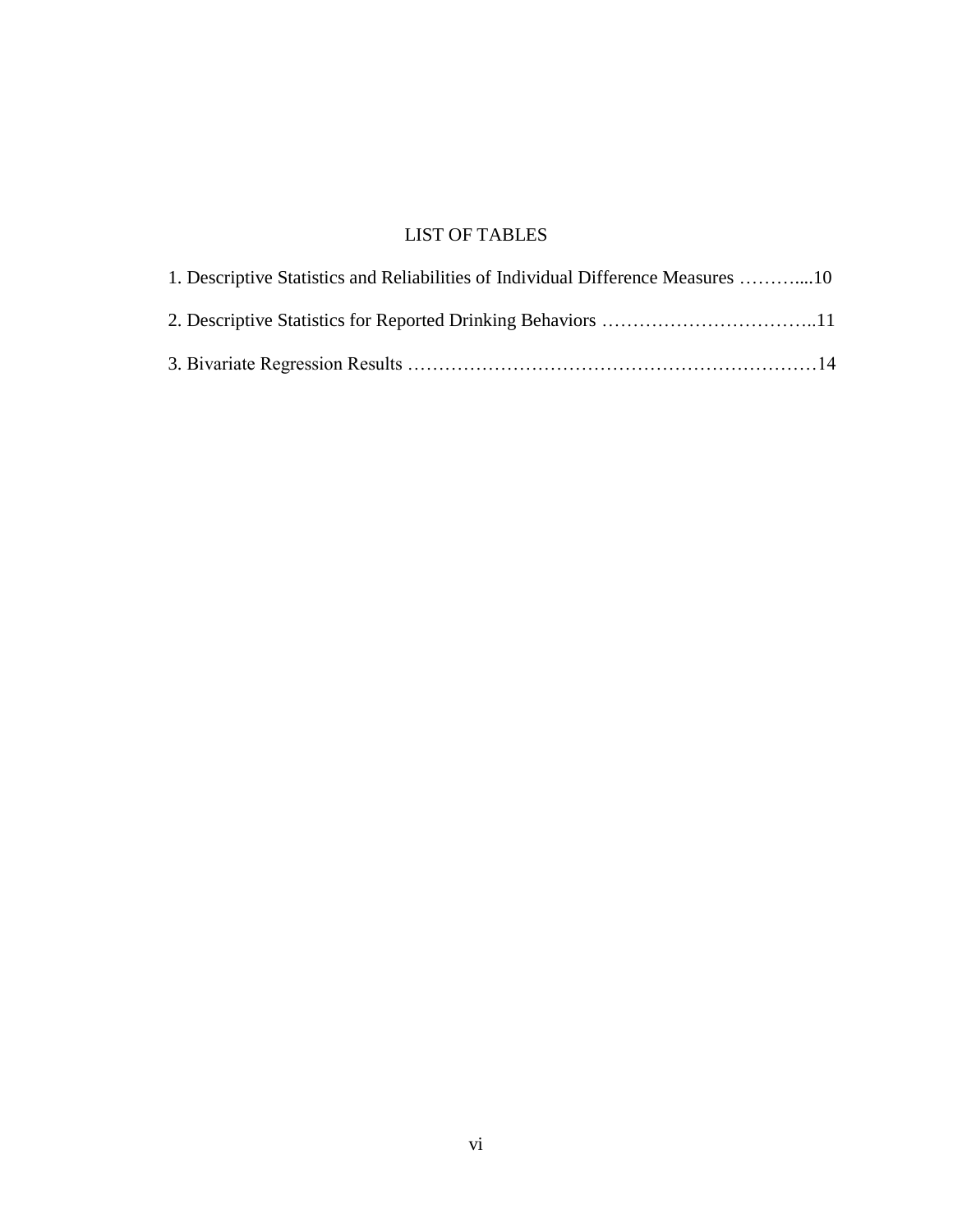# LIST OF FIGURES

1. Interaction between Trait Impulsivity and Greater Left Frontal……………………..16 Activation as a Function of Picture Type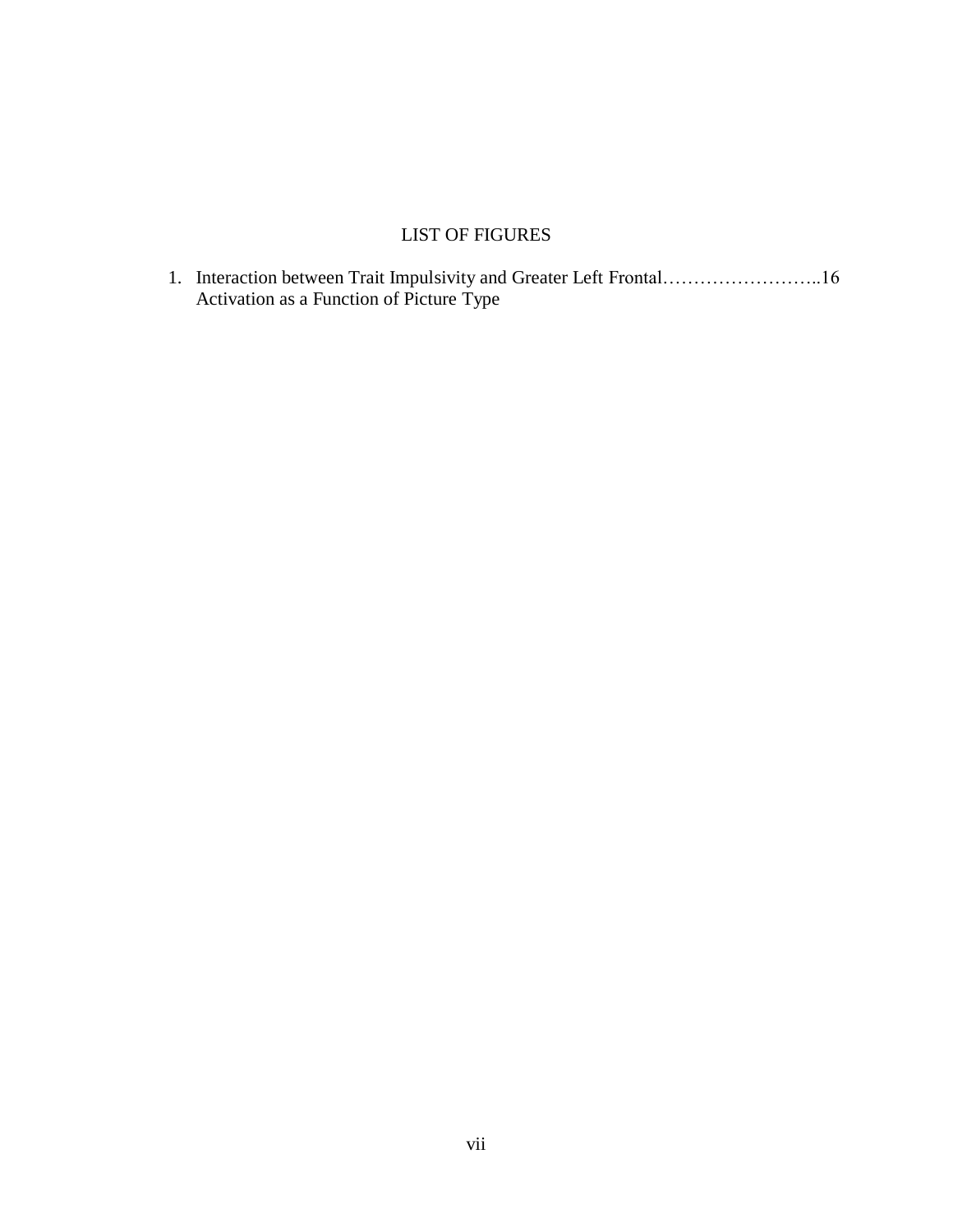#### 1. INTRODUCTION

Alcohol cues are a constant part of our environment: advertisements on billboards, T.V. commercials, and magazines; neon signs of alcohol brands on restaurants, and alcohol for purchase at bars, gas stations, and grocery stores. It is difficult not to encounter alcohol cues on a daily basis. Research has consistently demonstrated that the presentation of alcohol cues elicits cravings for alcoholic beverages. A meta-analysis of over 40 studies investigating cue reactivity found that alcohol cravings were higher following alcohol cues but not following neutral cues (Carter and Tiffany 1999). Importantly, this increase in craving is strong not only for addicted and heavy drinkers, but also for non-addicted individuals and light drinkers (Papachristou et al. 2012). Individuals may crave alcohol for reasons beyond the pharmacological effects. Alcohol is associated with social benefits, personal enhancement, sexual amelioration, and stress reduction (Fromme et al. 1993; Kuntsche et al. 2005).

Research has also shown that exposure to alcohol cues elicits behaviors associated with alcohol consumption (e.g., tension reduction, increased aggression) devoid of the pharmacological effects of consumption (Friedman et al. 2007). While it is clear that alcohol cues bear on physiological and behavioral processes associated with consumption, research has yet to clearly identify what aspects of personality moderate this relationship.

Underlying human behavior are three fundamental personality systems: the approach motivation system, the avoidance motivation system, and the supervisory control system. The approach motivation system, measured using the behavioral activation system scale (BAS), is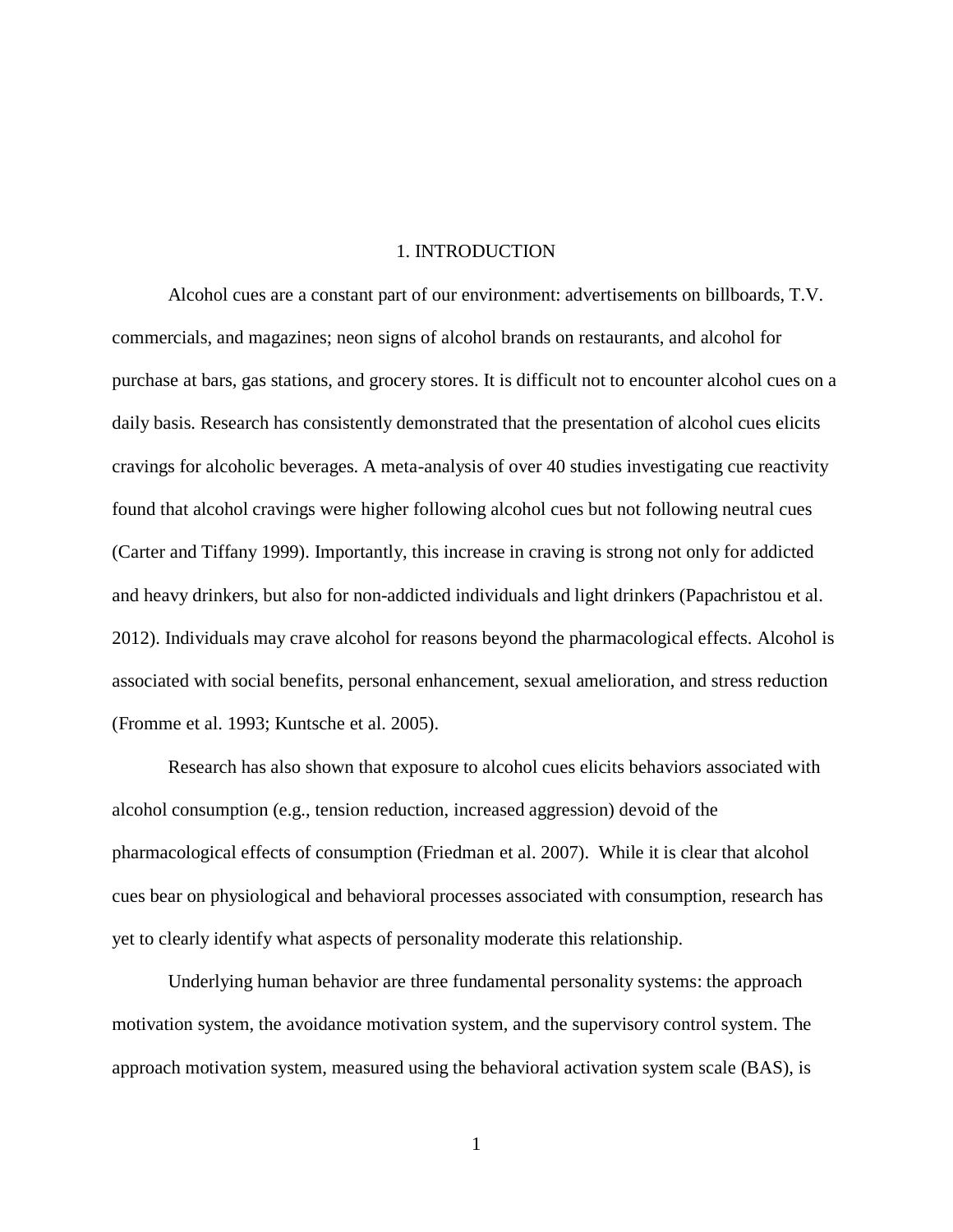theorized as the "go" system responsible for behavioral approach actions as well as goal-directed behaviors (Depue and Collins 1999; Carver and Scheier 2008; Elliot 2008; Gray 1970; Gray 1987; Gray and McNaughton 2000). An enhanced approach system may drive cue-elicited alcohol craving in that individuals high in approach are more sensitive to rewards and more motivated by alcohol cues (Hicks et al. 2012; Zisserson and Palfai 2007). In contrast, the avoidance motivation system, measured using the behavioral inhibition system scale (BIS), is theorized as the "withdraw" system responsible for avoidance behaviors that occur in response to threat and non-rewarding situations (Gray 1970; Gray 1987; Carver and Scheier 2008; Elliot 2008). Enhanced avoidance motivation observed in individuals with depression and anxiety has been linked with increased alcohol craving and consumption (Grant and Harford 1995; Cooney et al. 1997; Gordon et al. 2006).

The supervisory control system mediates the actions of the approach and avoidance systems (Kochanska and Knaack 2003; Rothbart and Rueda 2005; Nigg 2006; Carver and Connor-Smith 2010). This system exists as a regulatory system and functions by employing executive control to restrict impulses produced by the approach and avoidance systems. The supervisory control system is also needed to direct the priorities of the approach and avoidance systems. For example, without the supervisory control system, resources would be wasted in the excessive pursuit of desirable objects or the over avoidance of negative stimuli. Furthermore, biological models of human behavior identify approach, avoidance, and supervisory control as distinct personality systems. In addition, the supervisory control system may aid in allowing individuals to persevere through unpleasant or tedious tasks.

The supervisory control system is associated with inhibitory control, constraint, and effortful control. This system has an inverse relationship with trait impulsivity (Logan et al.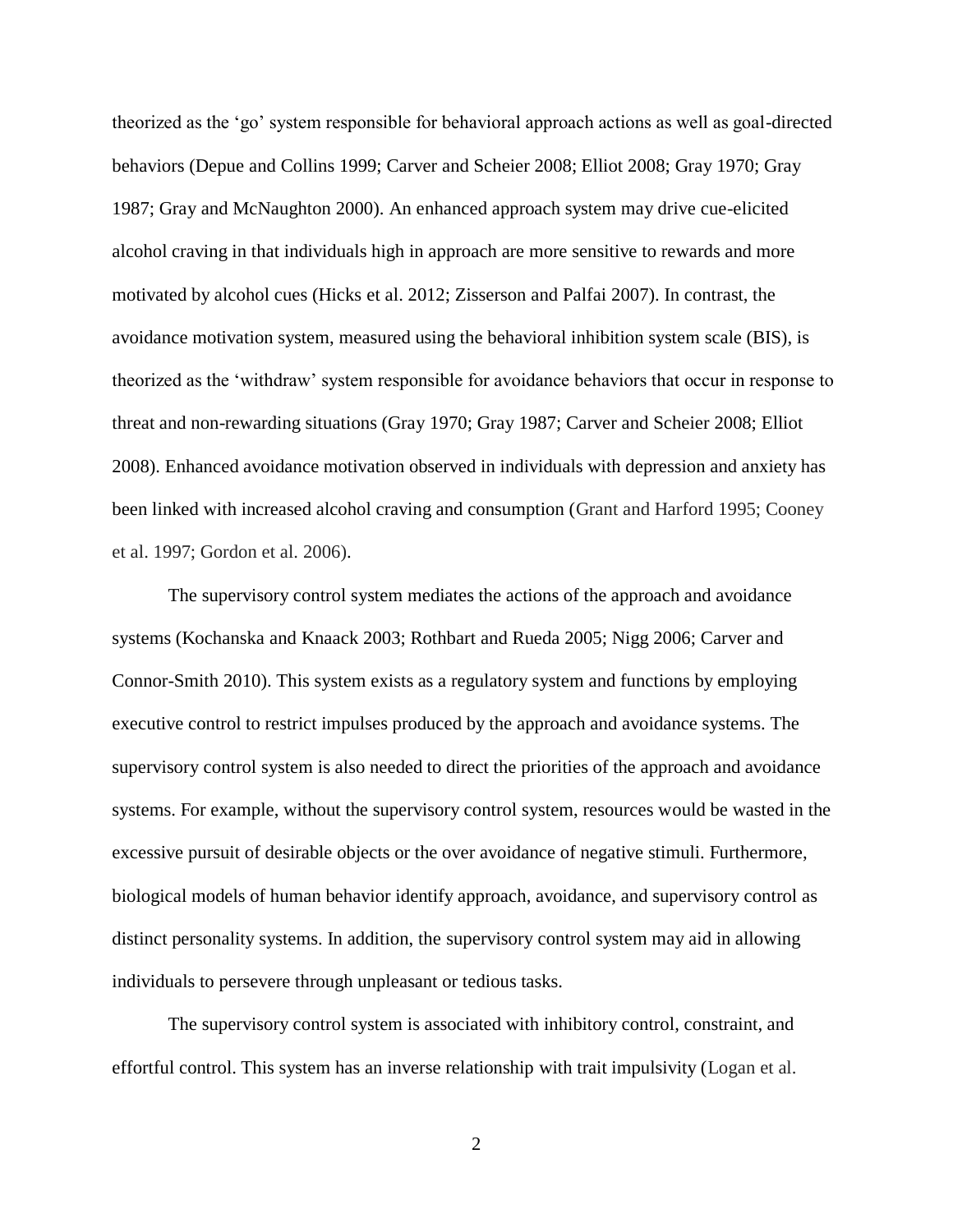1997; Kochanska and Knaack 2003; Rothbart and Reuda 2005; Nigg 2006; Enticott et al. 2006; Carver and Connor-Smith 2010). Failure of the supervisory control system evidenced by elevated trait impulsivity reduces forethought and may leave individuals more vulnerable to desired impulses. Individuals higher in trait impulsivity may experience more inhibitory failure in the presence of alcohol cues resulting in greater cravings for alcoholic substances and subsequent consumption (Perry and Carroll 2008; Joos et al. 2013). Based on these three fundamental personality systems (approach, avoidance, and supervisory control), it seems likely that cue-elicited alcohol craving could stem from one of the following: increased activation of the approach system, increased activation of the avoidance system, or a reduced functioning of the supervisory control system.

#### **Core Personality and Alcohol-Cue Craving**

Past research suggests a relationship between cue-elicited alcohol craving and approach motivation. Individuals who believe alcohol enhances perceptions of attractiveness have an increased incentive or greater approach motivation toward the consumption of alcohol (Friedman et al. 2005). Alcohol is associated with positive mood states and high energy situations generally associated with approach motivation (Cyders and Smith 2008). The association between positive situations and alcohol can enhance approach motivation toward alcohol resulting in elevated cravings (Cox 1988). College students associate times of celebration with the consumption of alcohol (Del Boca et al. 2004), suggesting that approach-motivated situations and alcohol are strongly associated. Finally, research has also shown that individual differences in reward seeking tendencies, associated with approach motivation, are related to increased cravings for alcohol (Verheul et al. 1999). This past work suggests that alcohol craving may be associated with enhanced activation of the approach system.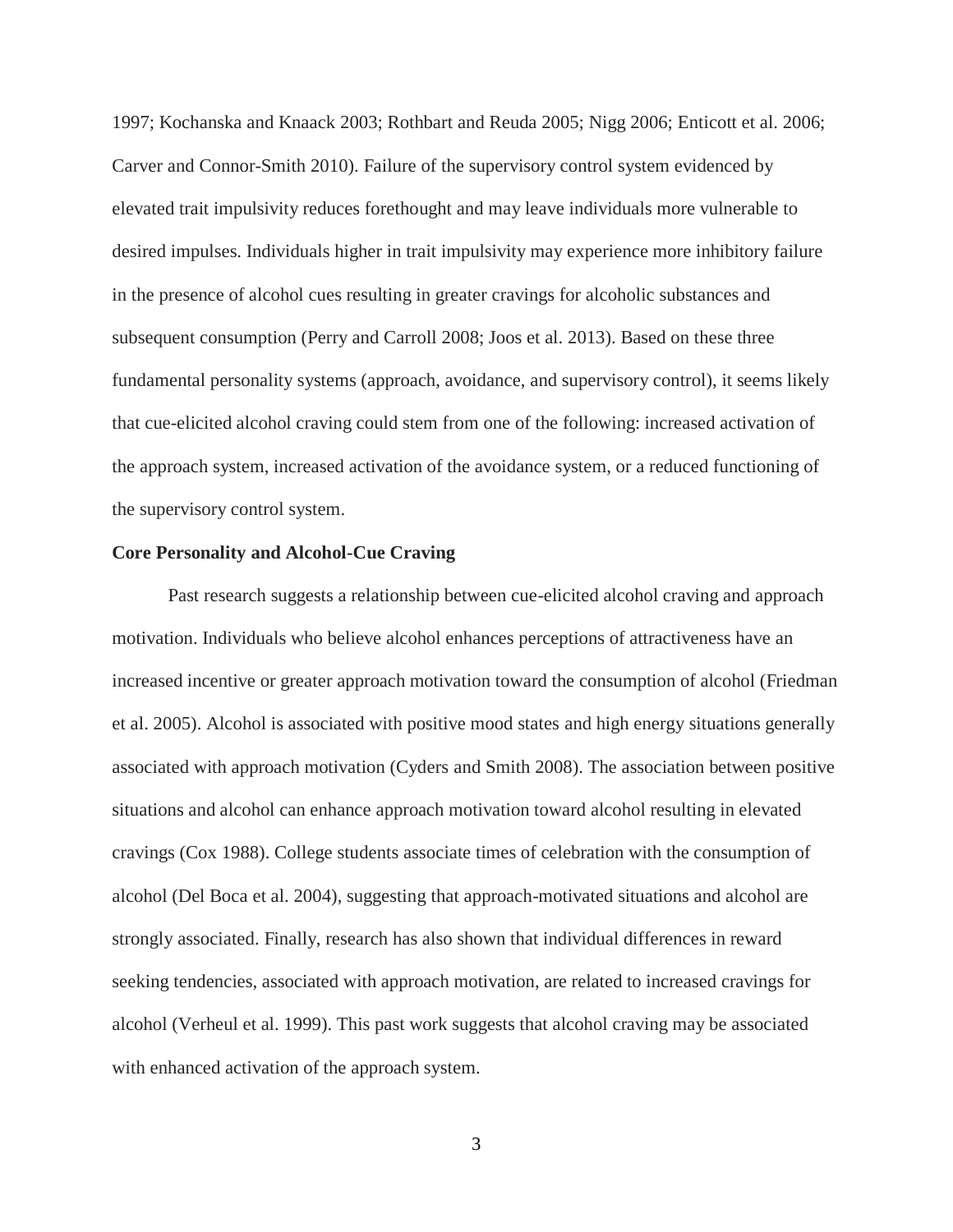Other research has suggested a relationship between an overactive behavioral avoidance system and cue-elicited alcohol craving. Individuals with an overactive avoidance system have a higher prevalence for increased cravings for alcohol and increased consumption of alcohol (Carpenter and Hasin 1998; Kushner et al. 2001; Gordon et al. 2006; Canan and Ataoglu 2008; Witkiewitz and Bowen 2010). Higher depressive symptomatology associated with greater avoidance motivation increases risk of substance craving and abuse (Gordon et al. 2006; Witkiewitz and Bowen 2010). Individuals high in avoidance are more sensitive to threats in the environment and more likely to experience negative affect. Drinking to reduce negative affect has been identified as a core motivational factor for consumption (Cooper et al. 1992). Highly anxious individuals report using alcohol as a way to reduce aversive states (Kushner et al. 2001; Canan and Ataoglu 2008). Individuals who drink to reduce negative affect are more likely to develop alcohol dependence (Carpenter and Hasin 1998). In sum, cue-elicited alcohol craving may be due to an over active avoidance system.

Alternatively, alcohol craving may also be associated with reduced functioning of the supervisory control system. Reduced functioning of the supervisory control system as measured by increased impulsivity enhances cravings for alcohol. Trait impulsivity is a better predictor of alcohol cravings than drinking styles (social versus compulsive drinking habits) (Papachristou et al. 2012). Additionally, individuals high in disinhibition tend to experience increased cravings for alcohol in the presence of alcohol cues (Verheul et al. 1999). Enhancing the supervisory control system has also been found to reduce alcohol craving (Field and Cox 2008; Garland et al. 2010; Leeman et al. 2014). For example, employing cognitive effort, such as redirecting attention away from alcohol cues can reduce the intensity of cue-elicited alcohol cravings (Field and Cox 2008). Strengthening the supervisory control system through mindfulness training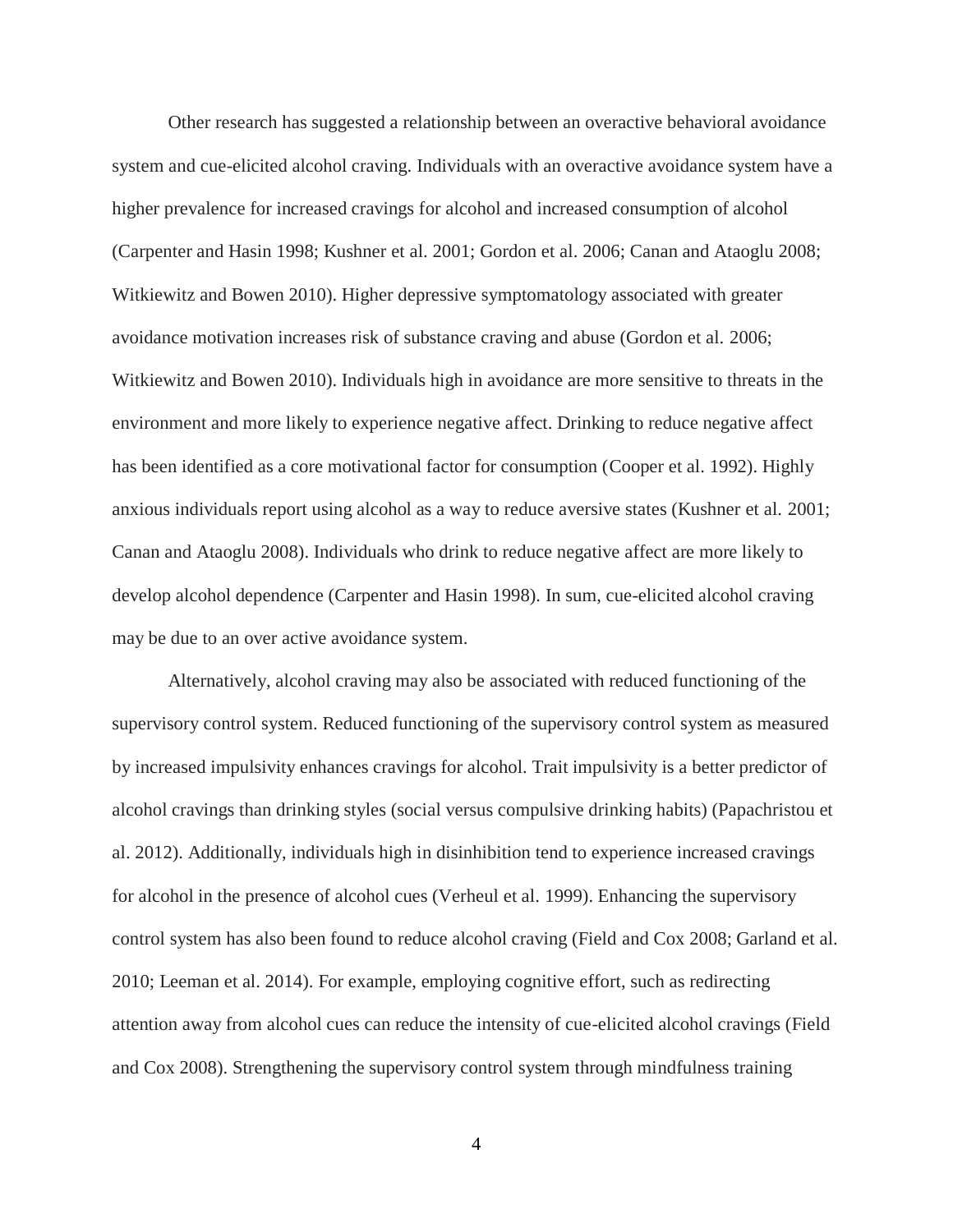reduces craving towards alcohol stimuli (Garland et al. 2010). This past work suggests that an under active supervisory control system may drive cue-elicited alcohol craving.

Based on past evidence examining the approach, avoidance, and supervisory control systems, cue-elicited alcohol craving is likely to be associated with one of these systems. The current study seeks to understand which of these systems governs cue-elicited alcohol cravings. Specifically, the current study seeks to understand the influence of these personality systems by examining the influence of these three systems on neural measures of cue-elicited alcohol craving.

#### **Frontal Asymmetry and Alcohol Craving**

Much research has identified activation of the frontal cortex as a neural correlate of alcohol craving (George et al. 2001; Tapert et al. 2003; Tapert et al. 2004; Wrase et al. 2002). Greater frontal cortical activation is associated with alcohol consumption (Goldstein and Volkow 2002), desire for alcoholic substances, and alcoholism (George et al. 2001). Temporarily lesioning the dorsolateral prefrontal cortex using transcranial direct current stimulation (tDCS) administration effectively diminishes alcohol cravings (Boggio et al. 2007). Additionally, functional magnetic resonance imaging (fMRI) research has identified activity in the orbitofrontal cortex as a neural correlate of cue-elicited craving (George et al. 2001; Tapert et al. 2003; Wrase et al. 2002).

Importantly, the frontal cortex demonstrates asymmetrical functioning of the right and left hemispheres. Craving has been associated with greater left-frontal activation across several different domains, such as cocaine cravings (van de Laar et al. 2004), nicotine cravings (McClernon et al. 2005), and internet use cravings (Han et al. 2011). This body of work has provided evidence that the subjective feeling of craving is associated with greater activity in the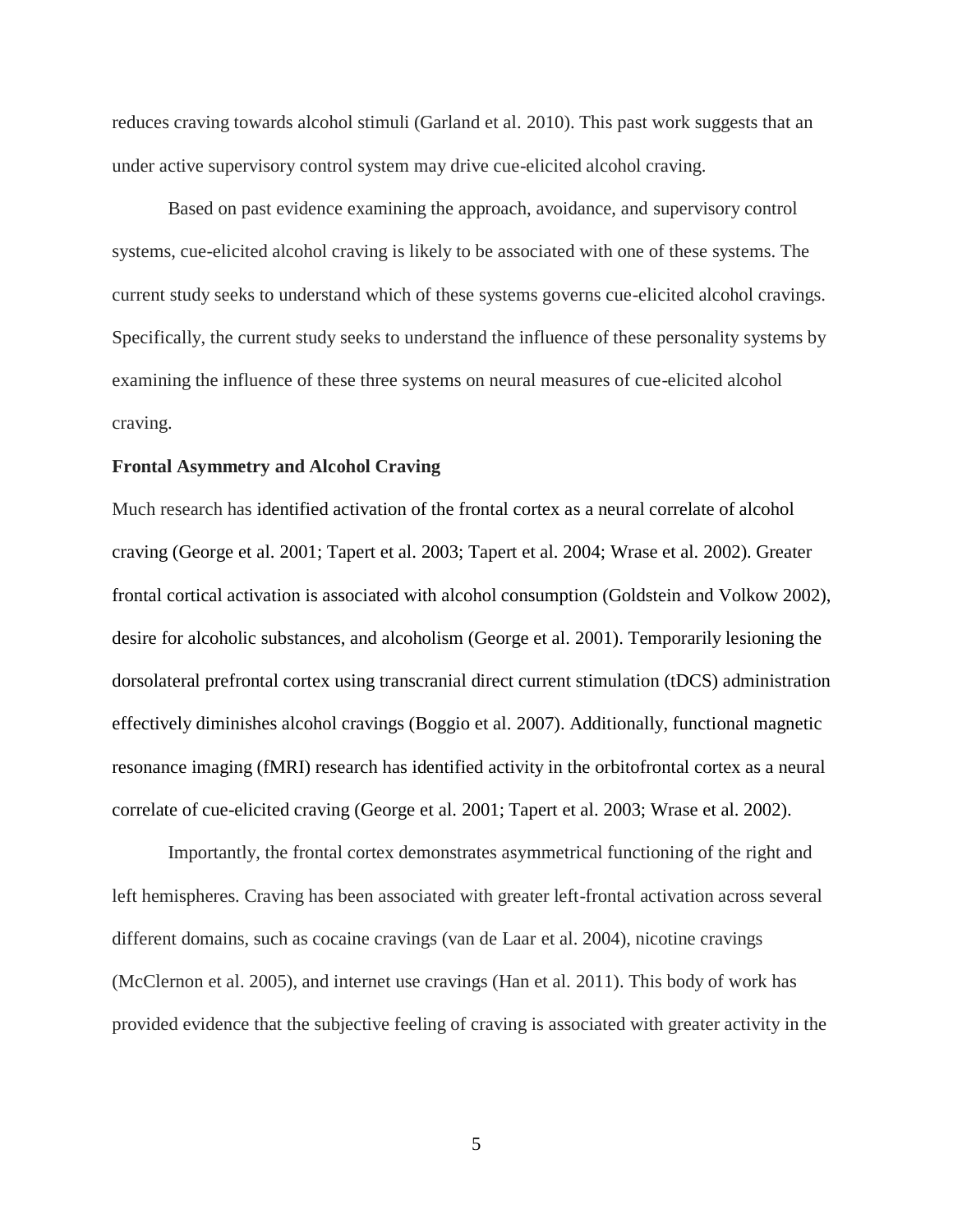left frontal cortex. Other work has found that the current urge to consume alcohol in response to alcohol cues activates the left orbitofrontal cortex (Myrick et al.  $2004<sup>1</sup>$ ).

Frontal activation has been asymmetrically related to the fundamental personality systems of approach and avoidance (Broca, 1861; Sperry et al. 1969; Gazzaniga 1985; Toga and Thompson 2003). Greater relative activation of the right frontal cortex is associated with the avoidance system (Sutton and Davidson 1997; Aron et al. 2004; Elliot 2008). In contrast, greater relative activation of the left frontal cortex is associated with the approach system (Sutton and Davidson 1997; Coan and Allen 2003; Harmon-Jones et al. 2010; Goldstein 1939; Rossi and Rosadini 1967; Harmon-Jones 2003; Harmon-Jones and Gable 2009).

Previous research has shown that both trait and state levels of approach motivation have been associated with greater left than right frontal cortical activity. Precisely, approach motivation states elicited using dessert pictures (Harmon-Jones 2003; Harmon-Jones and Gable 2009) and trait approach motivation, measured using the BAS scale (Carver and White 1994; Harmon-Jones and Sigelman 2001; Coan and Allen 2003; Amodio et al. 2008) have been associated with greater left frontal activity. Similarly, previous research has shown that avoidance motivation has been associated with greater right than left frontal cortical activity. State behavioral avoidance measured using the BIS scale (Carver and White 1994) is related to resting or baseline right frontal activation (Sutton and Davidson 1997; Aron et al. 2004; Elliot 2008). Additionally, experimental paradigms manipulating avoidance motivation through

 $\overline{a}$ 

<sup>&</sup>lt;sup>1</sup> Despite much research linking craving with greater left frontal activation, some may argue that craving might be associated with right frontal activation. Individuals with overactive avoidance systems display greater right frontal activation (Davidson 1992; Sutton and Davidson 1997) and greater alcohol craving (Gordon et al. 2006; Witkiewitz and Bowen 2010), however, the connection between right front activity and alcohol cue craving seems tenuous. Evidence suggests that cue-evoked alcohol craving is related to greater left-frontal asymmetry.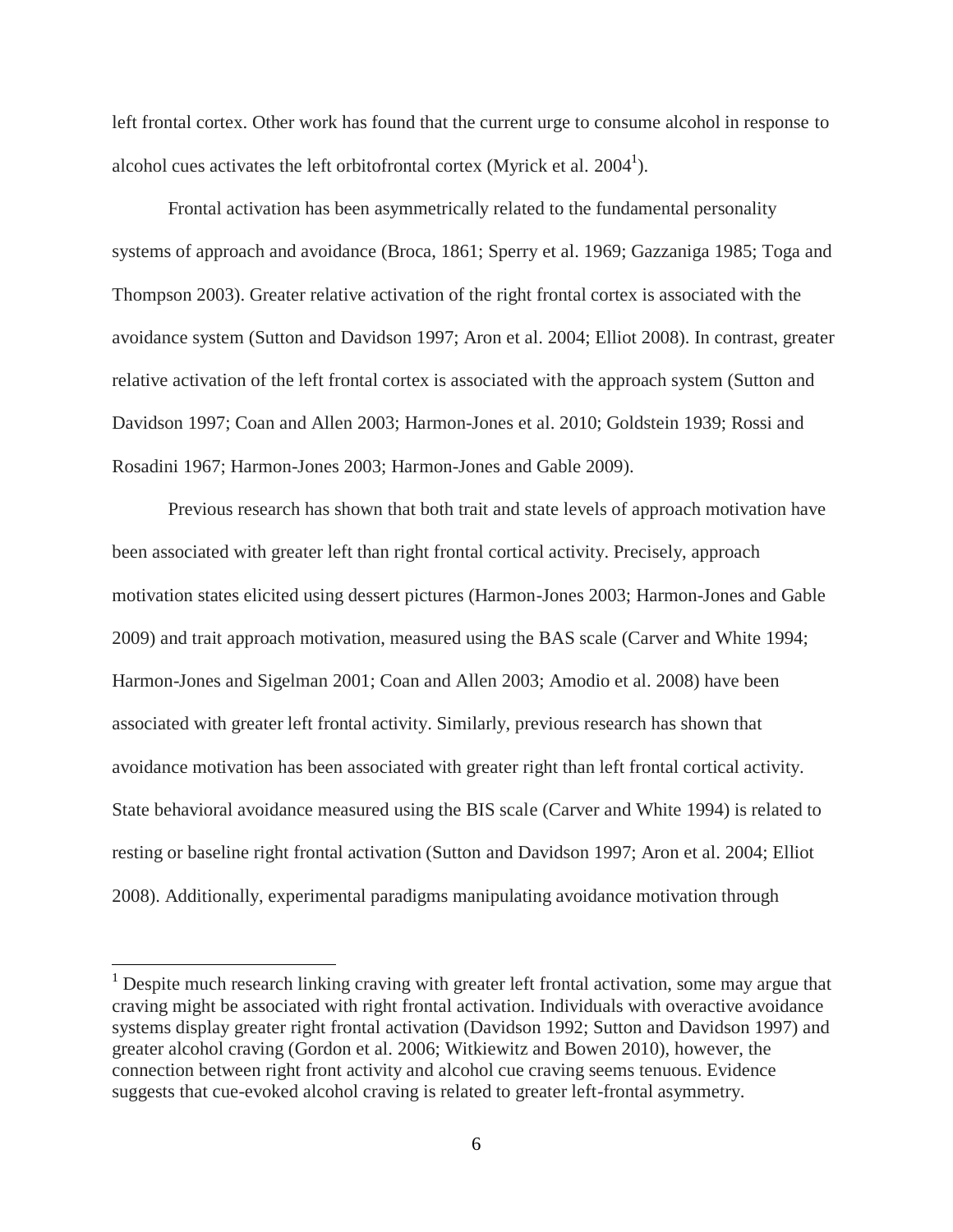disgusting images (Davidson et al. 1990) and punishment cues (Sobotka et al. 1992) evoke greater relative right frontal activation.

Despite the approach and avoidance systems being strongly associated with greater left or right frontal activation, only recently has past work linked the supervisory control system with frontal asymmetry (Aron et al. 2014; Grimshaw and Carmel 2014). Trait sensation seeking has been linked to greater right frontal alpha activity at baseline (Santesso et al. 2008). Greater behavioral risk taking has been linked to right frontal theta and delta activation (Gianotti et al. 2009). Additionally, Gable, Mechin, Hicks, and Adams (in press) had participants respond to a measure of trait impulsivity (positive urgency) and measured baseline (e.g., trait) frontal asymmetry. The results found that trait impulsivity related to greater relative left-frontal EEG activity due to decreased right frontal activity. Specifically, reduced functioning of the right Inferior Frontal Gyrus (rIFG) was responsible for the association with positive urgency and increased left frontal asymmetry. Results of this study suggest that greater relative left-frontal activity may reflect the neural underpinnings of the supervisory control system.

The current study sought to investigate which personality system drives neurophysiological craving responses towards alcohol pictures. Specifically, the study examined whether trait impulsivity, trait approach, or trait avoidance moderates the link between asymmetrical frontal activation and alcohol cues. Participants completed measures of trait impulsivity and measures of trait approach/avoidance motivation before viewing both alcohol and neutral picture cues. Neurophysiological activity was recorded during picture viewing.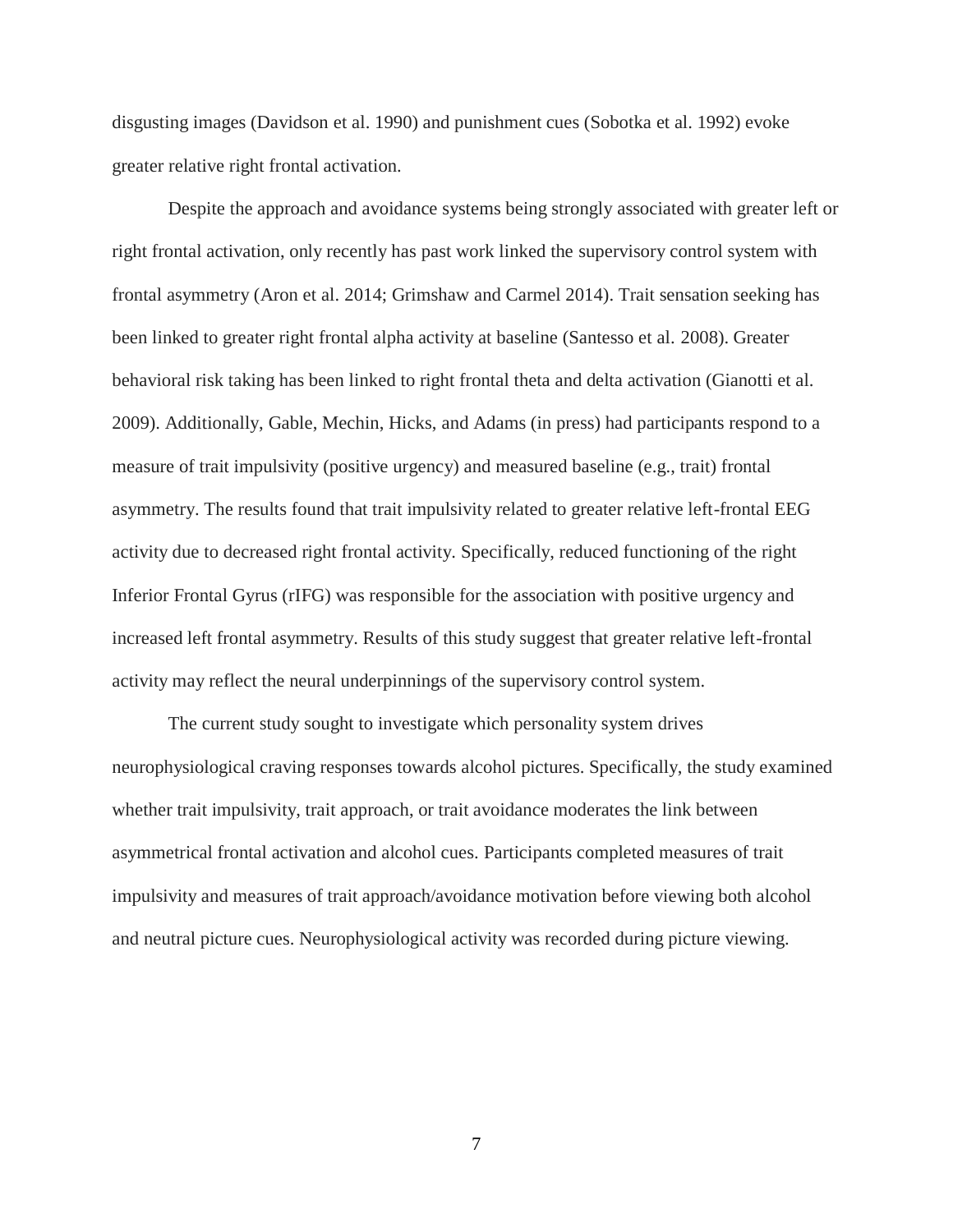## 2. METHODOLOGY

Forty-two participants (29 females, 10 males, 3 did not report gender) completed the study in return for partial course credit.

#### **Procedure**

Participants completed the UPPS-P Behavioral Impulsivity Scale (Cyders et al. 2007), the BIS/BAS scales (Carver and White 1994), and general demographics including age, gender, and questions about their current drinking habits. After completing the demographic questions as well as the measures of impulsivity and approach/avoidance motivation, participants viewed 32 neutral pictures (rocks) and 32 alcohol pictures (alcoholic beverages such as beer, wine, and liquor). Each picture was displayed for 9 seconds and preceded by a 500ms fixation cross. EEG activity was recorded during picture presentation. Lastly, experimenters thoroughly debriefed participants and granted participation credits. The current study was approved by the IRB ethics committee and all participants were informed of their rights as participants before beginning the study.

#### **Measures**

#### **Demographics.**

Participants reported their sex (1= female,  $2 =$  male). Participants also reported handedness by indicating whether they use their left, right, or either hand for 13 different behaviors (e.g., drawing). All participants reported being right handed.

#### **UPPS-P Behavioral Impulsivity Scale.**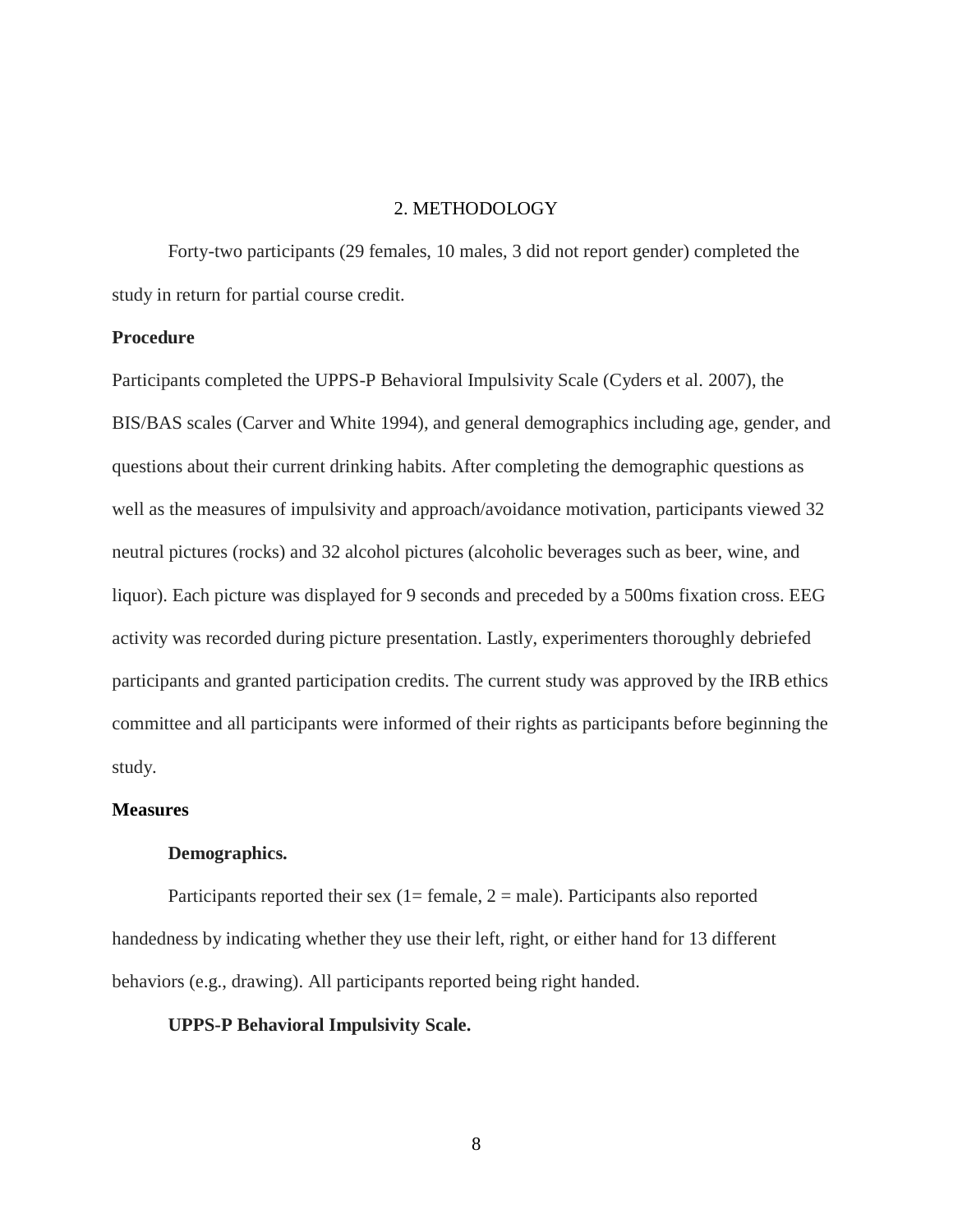The UPPS-P Behavioral Impulsivity Scale is a 59-item scale with five subscales measuring trait impulsivity. Each question is rated on a four point Likert Scale  $(1 = \text{Agree})$ Strongly; 4=Disagree Strongly). Higher scores on the UPPS-P indicate a higher level of impulsivity (Cyders et al. 2007). The first subscale, negative urgency, encompasses 12 items (e.g., "In the heat of an argument, I will often say things that I later regret"). Negative urgency refers to the tendency to act rashly when in a distressed state. The second subscale, lack of premeditation, is comprised of 11 items that gauge an individual"s inability to consider the consequences of actions (e.g., "I am not one of those people who blurt out things without thinking"; item reverse scored). The third subscale, lack of perseverance, is comprised of 10 items and measures an inability to persist in completing tasks or committing to obligations (e.g., "I generally like to see things through to the end"; item reverse scored). The fourth subscale, sensation seeking, is 12 items and measures an individual"s propensity for stimulation and excitement (e.g., "I generally seek new and exciting experiences and sensations"). Finally, the fifth subscale, positive urgency, is comprised of 14 items and measures the tendency to act rashly when experiencing high positive affect (e.g., "When I am in a great mood, I tend to get into situations that could cause me problems"). Means, standard deviations, and reliability scores for the UPPS-P and subscales can be found in Table 1.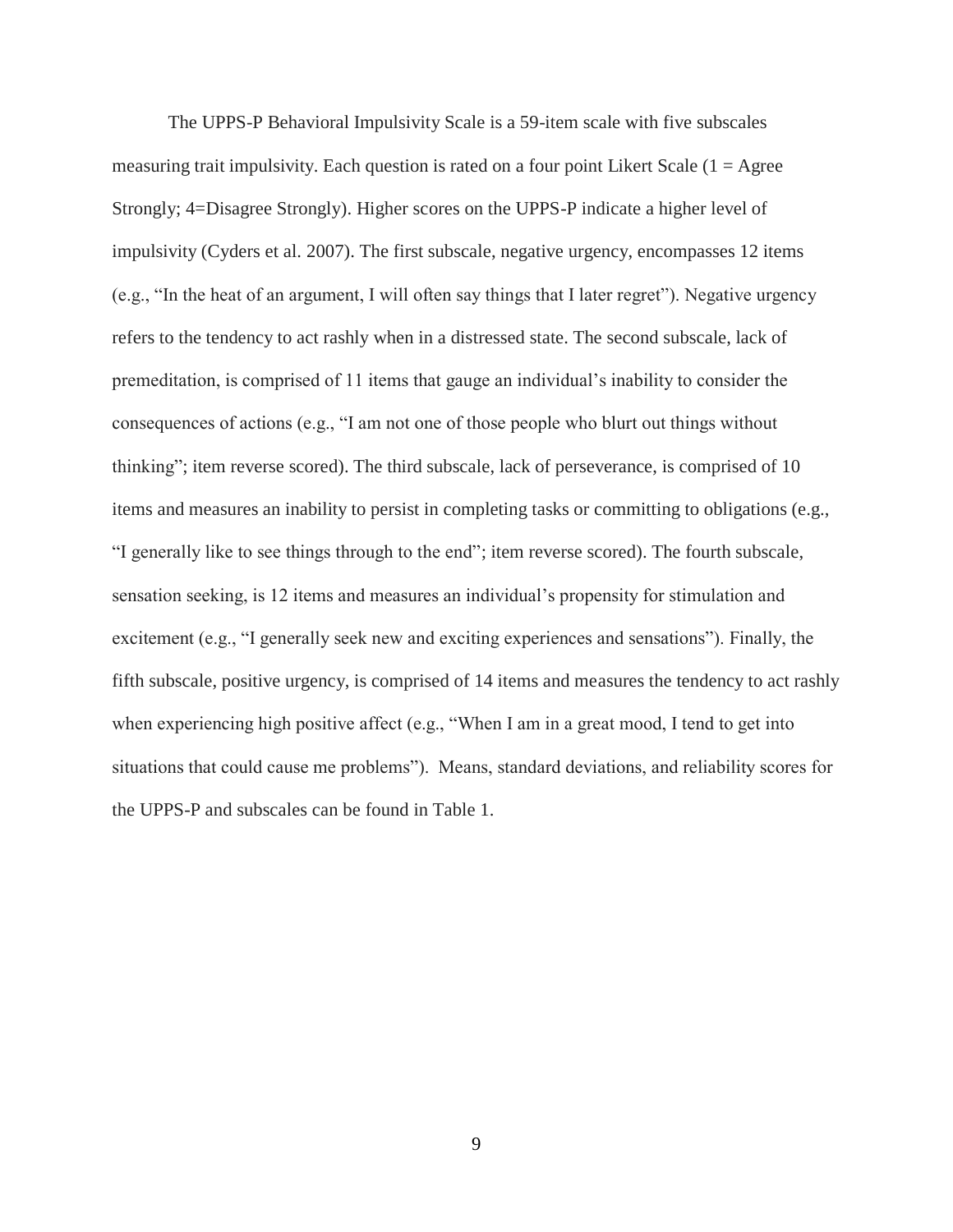Table 1

| Measure                             | Mean | Std. Dev | Cronbachs Alpha |
|-------------------------------------|------|----------|-----------------|
| <b>BAS</b>                          | 2.97 | 0.38     | 0.81            |
| <b>BAS</b> Reward<br>Responsiveness | 3.28 | 0.31     | 0.44            |
| <b>BAS</b> Drive                    | 2.67 | 0.52     | 0.76            |
| <b>BAS</b> Fun                      | 2.87 | 0.61     | 0.81            |
| <b>BIS</b>                          | 2.91 | 0.66     | 0.89            |
| <b>UPPS-P</b>                       | 2.87 | 0.39     | 0.93            |
| Negative Urgency                    | 2.87 | 0.54     | 0.84            |
| Positive Urgency                    | 3.23 | 0.46     | 0.92            |
| Lack of Premeditation               | 2.93 | 0.47     | 0.89            |
| <b>Lack of Perseverance</b>         | 3.12 | 0.43     | 0.84            |
| <b>Sensation Seeking</b>            | 2.26 | 0.55     | 0.87            |

# **Trait BIS/BAS,**

The BIS/BAS questionnaire contains one scale of BIS (behavioral inhibition) and three subscales of BAS (behavioral activation). The BIS scale component relates to the anticipation of punishment and is a measure of the avoidance motivation system. The BIS scale encompasses seven items (e.g., "I worry about making mistakes"). The three BAS scales include: BAS reward responsiveness, BAS drive, and BAS fun-seeking. BAS reward responsiveness looks at responses to the anticipation of reward across five items. BAS drive measures an individual"s persistent pursuit of goals across four items. BAS fun-seeking measures an individual"s willingness to approach new stimuli with the potential of reward across four items. The entire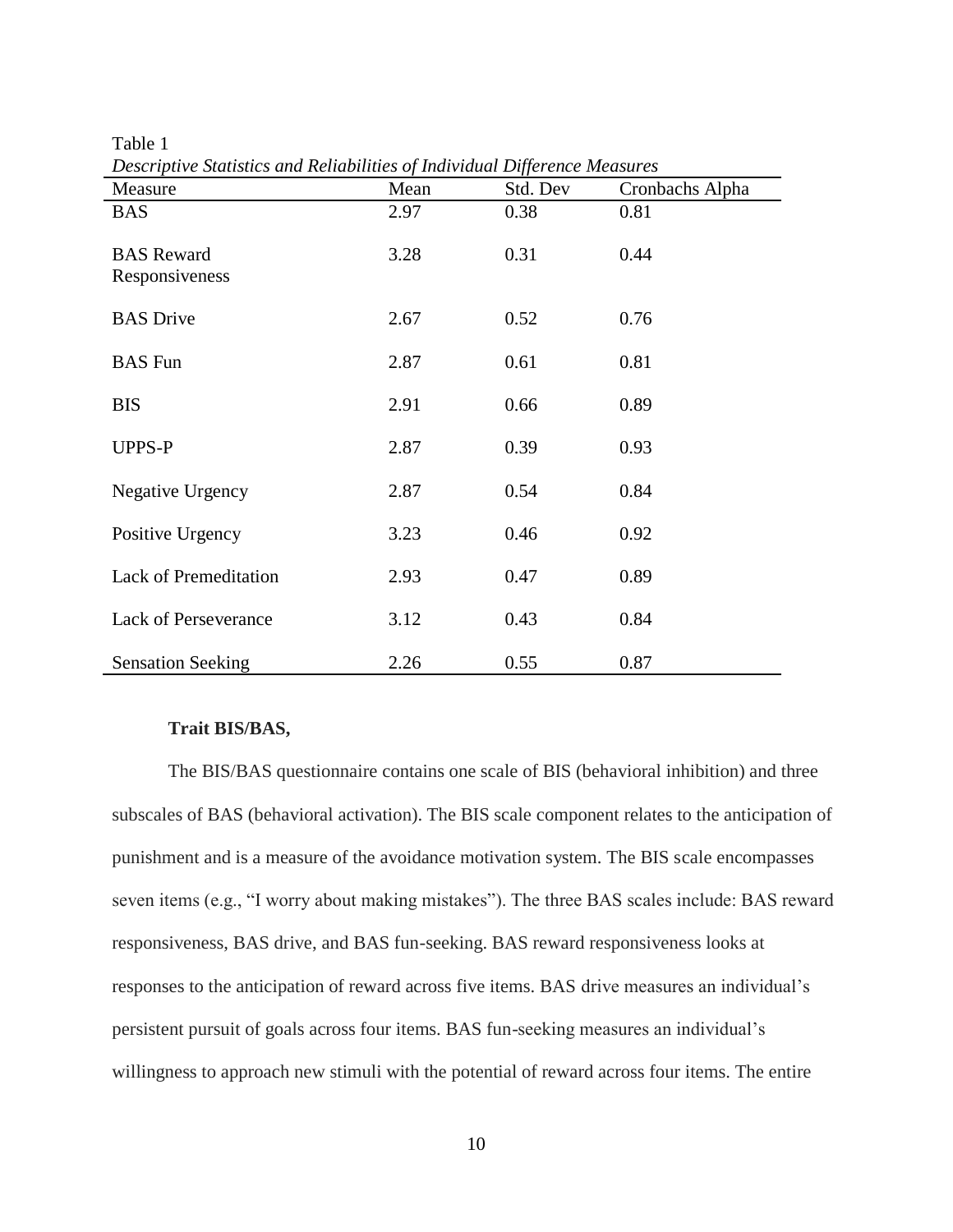BIS/BAS scale is 20 items (Carver and White 1994). Overall BAS is calculated by taking the average of the BAS subscale items. Means, standard deviations, and reliability scores for the BIS/BAS scales as well as the BAS subscales can be found in Table 1.

#### **Drinking Habits.**

Table 2

Two questions measured past month drinking habits. Past month drinking was measured by asking participants "During the past month how many times have you had at least one drink of alcohol?" (referred to as "past month drinking"). The typical amount consumed during each instance of drinking was measured by asking participants "During the past month on the days you drank, on average, how many drinks did you have?" (labeled "past month amount"). Alcohol use was quantified using a product of monthly frequency and quantity. One participant did not report monthly frequency and another did not report quantity. Table 2 includes descriptive statistics concerning reported drinking habits.

| Descriptive Statistics for Reported Drinking Behaviors |       |          |     |     |  |  |
|--------------------------------------------------------|-------|----------|-----|-----|--|--|
| Measure                                                | Mean  | Std. Dev | Min | Max |  |  |
| Past month drinking                                    | 6.39  | 7.84     |     | 40  |  |  |
|                                                        |       |          |     |     |  |  |
| Past month amount                                      | 2.83  | 2.82     |     | 12  |  |  |
|                                                        |       |          |     |     |  |  |
| Alcohol Use                                            | 22.23 | 30.22    |     | 126 |  |  |

#### **Electroencephalography (EEG).**

EEG activity was recorded using 64 electrodes embedded in a stretch lycra cap, placed according to the 10-20 system using known anatomical landmarks. Data was referenced to the left earlobe with a ground electrode mounted between FPZ and FZ sites (Electro-Caps, Eaton, OH). Electrode impedances were kept under 5,000 Ω for all sites and within 1,000 Ω for homologous electrode pairs. Signals from the electrodes were amplified using a Neuroscan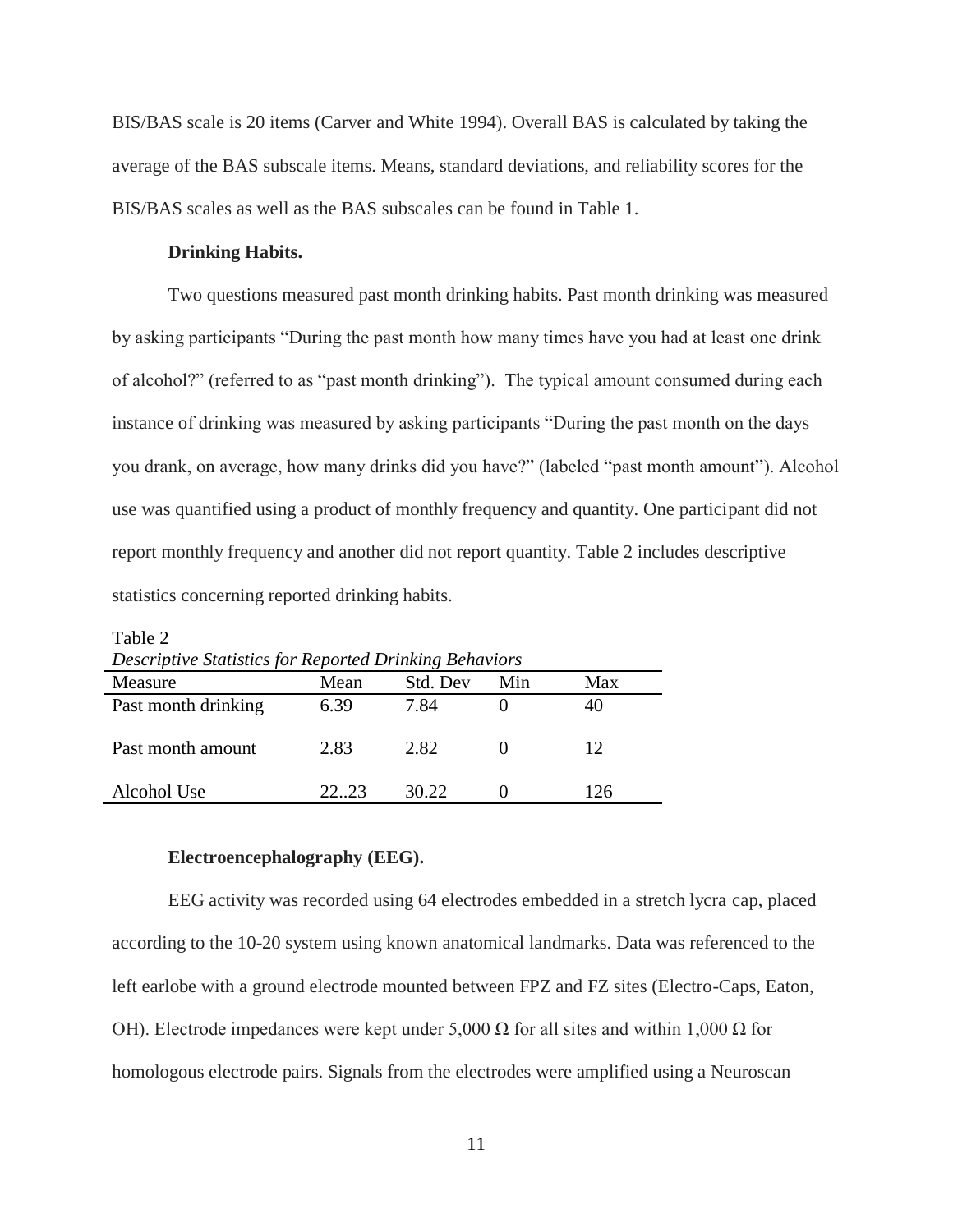SynAmps RT amplifier unit (El Paso, TX), low-pass filtered at 100 Hz, high-pass filtered at 0.05 Hz, notch filtered at 60-Hz, and digitized at 2,000 Hz. Artifacts were removed from the data by hand. A regression-based eye movement correction was used to remove blinks and visual inspection of the data was performed to insure proper correction before the data were used for analyses (Semlitsch et al. 1986).

Consistent with previous research, frontal asymmetry was measured using alpha band power (Coan and Allen 2003; Harmon-Jones et al. 2010 for reviews) within the traditional alpha broadband range of 8 -13 Hz using a fast Fourier transformation (Shackman, et al. 2010). Alpha activity was averaged across the 9 seconds of picture presentation for each picture type. Power spectra epochs 1.024s in duration were extracted through a Hamming window (50% of taper of distal ends) and data were re-referenced using a common average reference. Asymmetry indexes were created for frontal homologous sites (F3/F4, F5/F6; log right minus log left; Gable and Harmon-Jones 2008). Because alpha power is inversely related to cortical activity higher index scores indicate greater left than right hemispheric activity (Lindsley and Wicke 1974).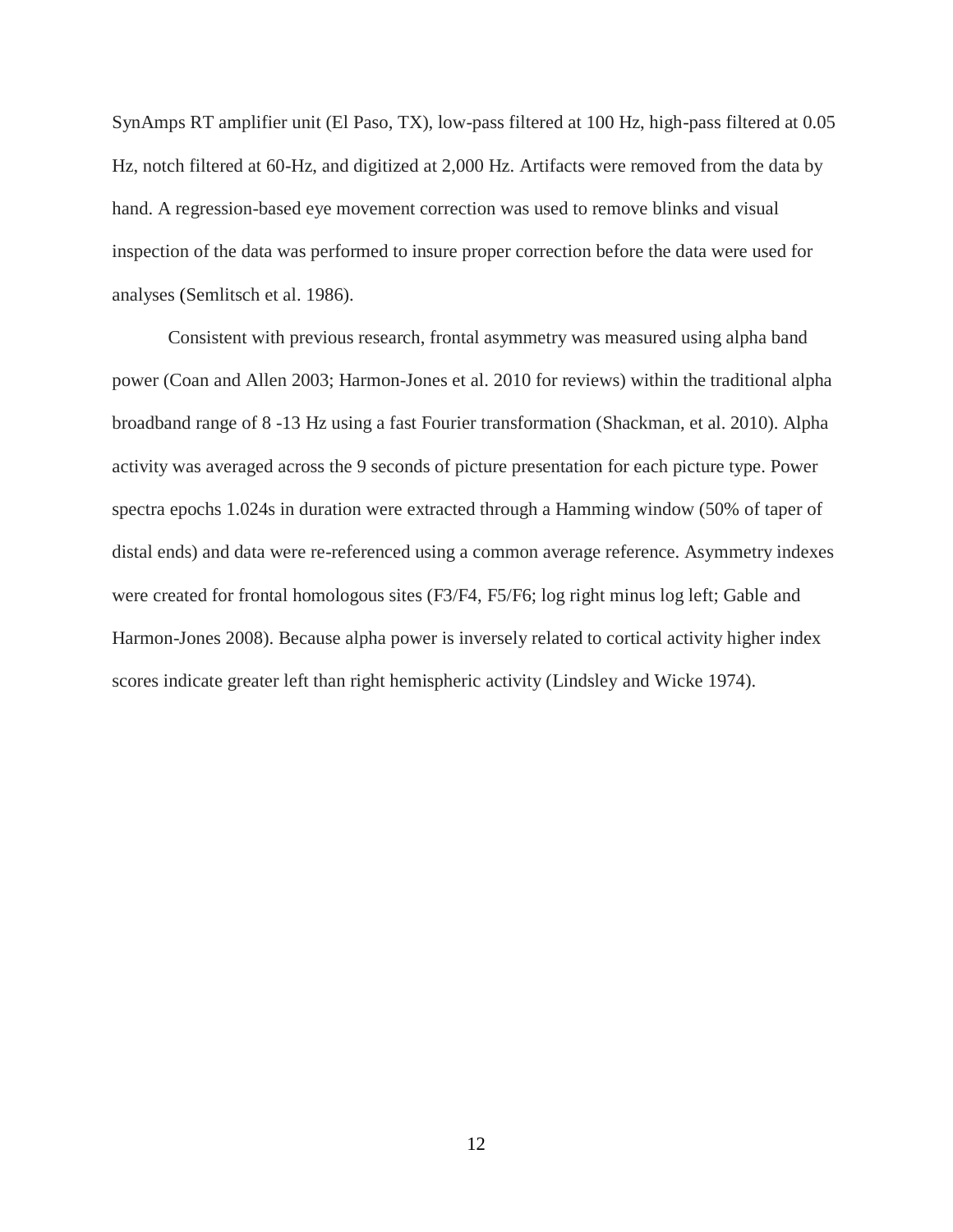#### 3. RESULTS

#### **Trait impulsivity, trait approach, and trait avoidance**

Bivariate regression was used to determine if trait impulsivity, approach, or avoidance would predict neural correlates of cue-elicited craving (i.e., greater left frontal cortical activity to alcohol stimuli). Trait impulsivity predicted greater left frontal activation to alcohol pictures,  $\beta$  = .43,  $t(32) = 2.73$ ,  $p = .01$ , but not to neutral pictures,  $\beta = .19$ ,  $t(32) = 1.08$ ,  $p = .28$ . Trait impulsivity explained a significant proportion of variance in asymmetric frontal activation to alcohol stimuli,  $R^2 = .19$ ,  $F(1, 32) = 7.46$ ,  $p = .01$ .

In order to investigate which facet of impulsivity is driving the relationship between trait impulsivity and greater left frontal cortical activity to alcohol stimuli, bivariate regression was used with each UPPS-P subscale. Lack of perseverance, sensation seeking, and positive urgency each failed to significantly predict greater left frontal activity to alcohol stimuli (*t's* < 1.8, *p's* > .05). However, both negative urgency  $\beta = .39$ ,  $t(32) = 2.39$ ,  $p = .02$ , and lack of premeditation,  $\beta$  = .41, *t*(32) = 2.58, *p* = .02, were significant predictors of greater left frontal activation to alcohol pictures. Lack of premeditation predicted a larger proportion of variance,  $R^2 = .17$ ,  $F(1)$ , 32) = 6.65,  $p = .02$ , than did negative urgency,  $R^2 = .15$ ,  $F(1, 32) = 5.71$ ,  $p = .02$ , although both predicted a significant proportion of variance in asymmetric frontal activity to alcohol stimuli. Table 3 reports all bivariate regression values.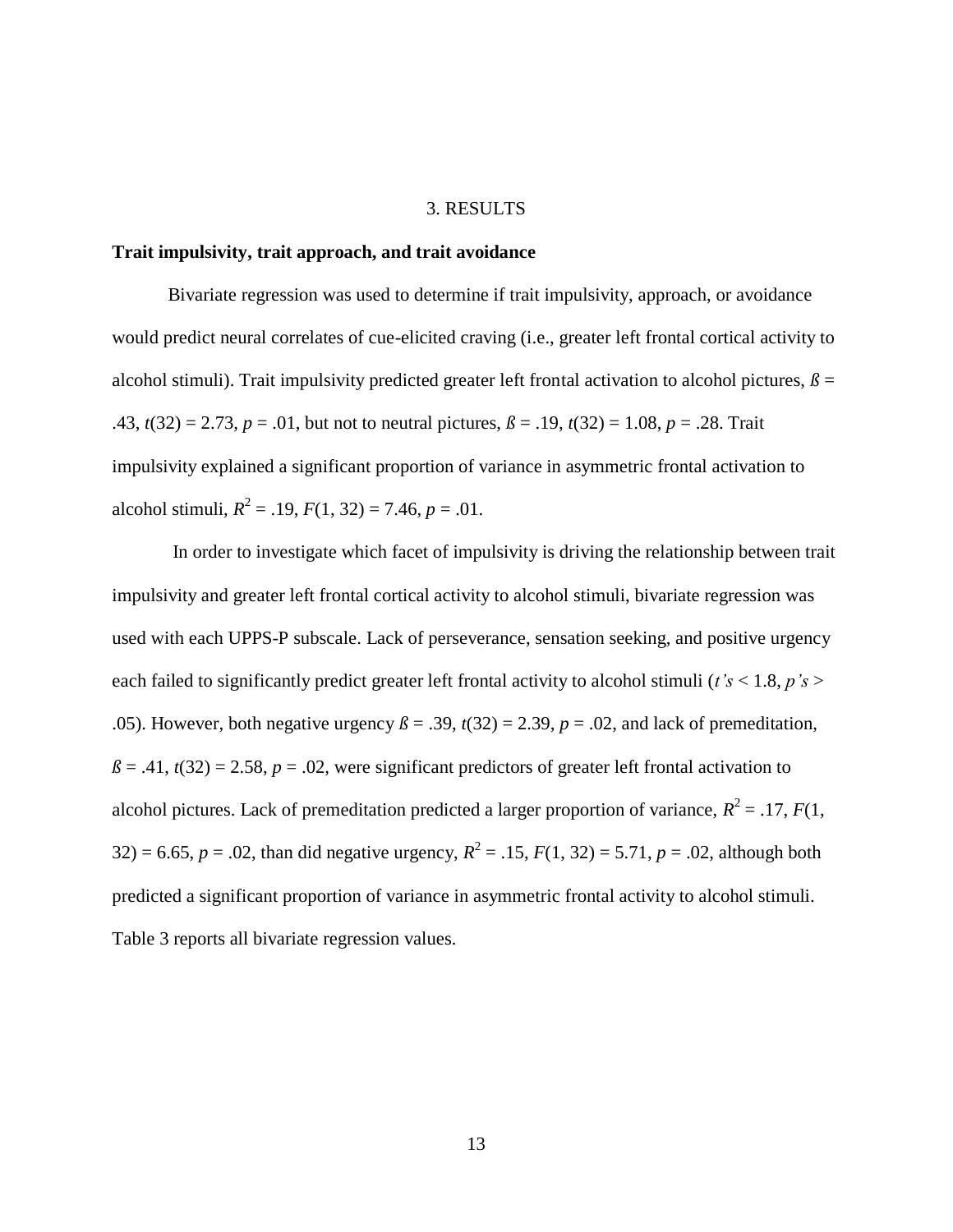#### Table 3

| <b>Personality Measure</b>       | Left Frontal Activity to | Left Frontal Activity to |
|----------------------------------|--------------------------|--------------------------|
|                                  | <b>Alcohol Pictures</b>  | <b>Neutral Pictures</b>  |
| <b>BAS</b>                       | .11                      | .11                      |
| <b>BAS</b> Reward Responsiveness | .13                      | $-.02$                   |
| <b>BAS</b> Drive                 | .24                      | .30                      |
| <b>BAS</b> Fun                   | $-.05$                   | $-.01$                   |
| <b>BIS</b>                       | .19                      | .10                      |
| <b>UPPS-P</b>                    | $.43**$                  | .19                      |
| Negative Urgency                 | $.39*$                   | .20                      |
| Positive Urgency                 | .18                      | .14                      |
| <b>Lack of Premeditation</b>     | $.41*$                   | .24                      |
| <b>Lack of Perseverance</b>      | .11                      | .07                      |
| <b>Sensation Seeking</b>         | .30                      | .18                      |

*Notes.* Beta values are reported in the table above;  ${}^*p < .05$ ,  ${}^*p < .01$ 

Trait approach motivation (BAS) did not predict greater left frontal activation to alcohol stimuli,  $\beta = .11$ ,  $t(32) = 0.65$ ,  $p = .52$ , or greater left frontal activation to neutral stimuli,  $\beta = -$ .11,  $t(32) = 0.65$ ,  $p = .52$ . Similarly, all three BAS subscales failed to predict greater left frontal activation to alcohol as well as neutral stimuli,  $\beta$ 's < .24, *t*'s < 1.75, *p*'s > .05. Bivariate regression analyses also revealed that trait behavioral avoidance (BIS) did not predict greater left frontal activation to alcohol stimuli,  $\beta = .19$ ,  $t(32) = 1.10$ ,  $p = .28$ , or greater left frontal activation to neutral stimuli,  $\beta$  = .10,  $t(32)$  = 0.58,  $p$  = .56.

These results suggest that trait impulsivity, not trait approach or trait avoidance, is responsible for driving neural correlates of cue-elicited alcohol craving (i.e., greater left frontal cortical activation in response to alcohol stimuli). Specifically, it appears that decreased activation of the supervisory control system (increased trait impulsivity) is responsible for cueelicited alcohol craving.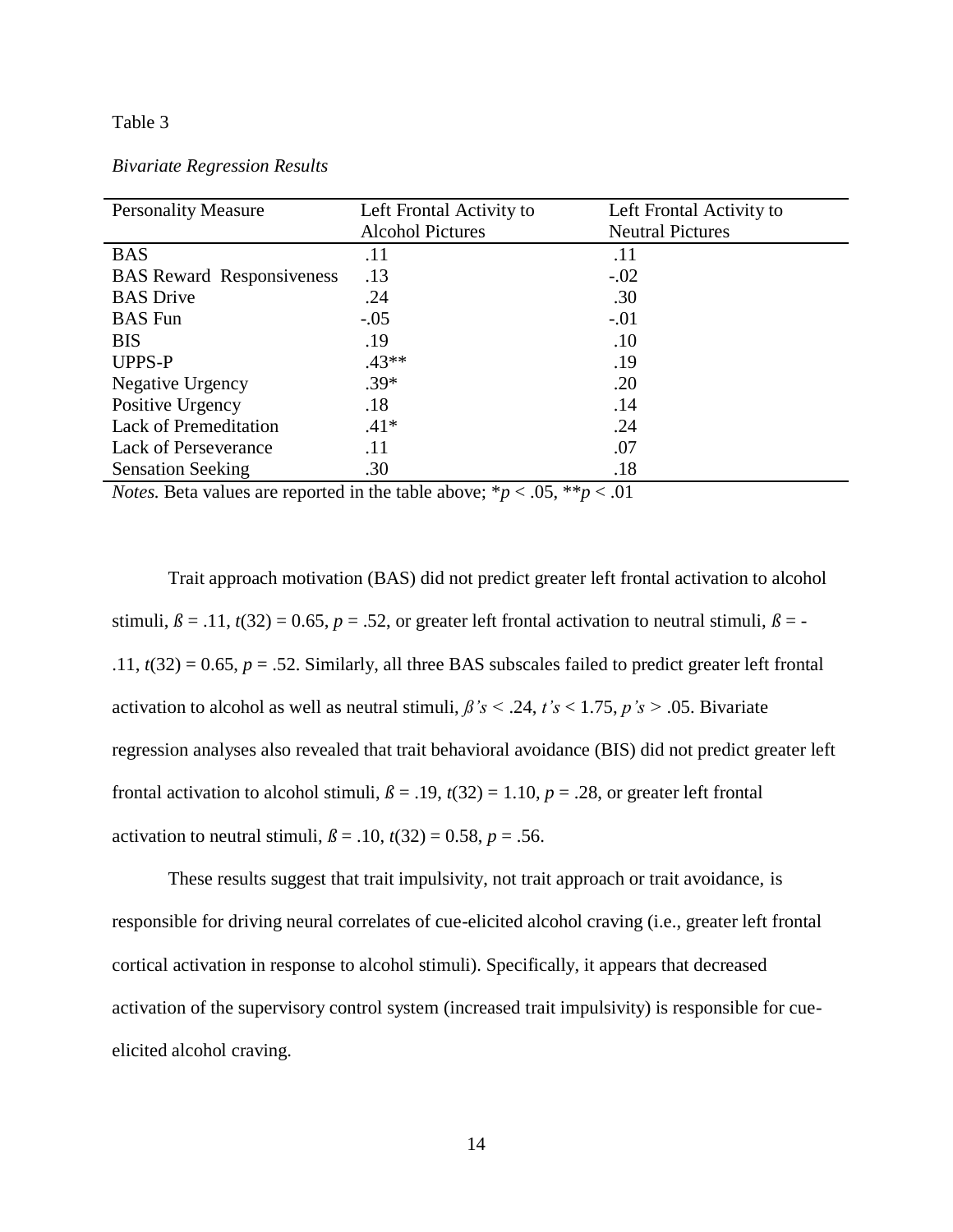#### **Co-variation and interactions**

Multiple regression was used to determine if trait impulsivity continued to be a significant predictor of greater left frontal activation to alcohol pictures when neural responses to neutral pictures were held constant. The regression model shows that when neural responses to neutral pictures are controlled, trait impulsivity continues to be a significant predictor of greater left frontal cortical activation,  $\beta = .30$ ,  $t(31) = 2.30$ ,  $p = .01$ . Multiple regression was also used to determine if controlling for drinking behaviors impacts the predictive power of trait impulsivity. Trait impulsivity remained a significant predictor of greater left frontal cortical activation when controlling for alcohol use,  $\beta = .45$ ,  $t(30) = 2.34$ ,  $p = .03$ .

To further examine whether drinking behavior influences the relationship between impulsivity and alcohol-cue craving, non-drinkers (individuals who reported no instances of drinking in the past month,  $n = 12$ ) were excluded from analyses. Trait impulsivity remained a significant predictor of left frontal activation in response to alcohol cues when individuals who reported not drinking in the past month were excluded from the analyses,  $\beta = .46$ ,  $t(22) = 2.44$ , *p*  $=.02.$ 

To examine whether approach and avoidance systems influenced the relationship between impulsivity and alcohol-cue craving, we controlled for trait BAS and trait BIS. Trait impulsivity remained a significant predictor of greater left frontal cortical activation when controlling for trait approach,  $\beta = .52$ ,  $t(31) = 3.18$ ,  $p = .01$ , as well as when trait avoidance was included in the model,  $, \beta = .44, t(30) = 2.46, p = .02$ . Multiple regression including both trait approach and trait avoidance as predictors of greater left frontal activation produced a nonsignificant regression model,  $\beta$  = .20,  $t(30)$  = 1.11,  $p$  = .45.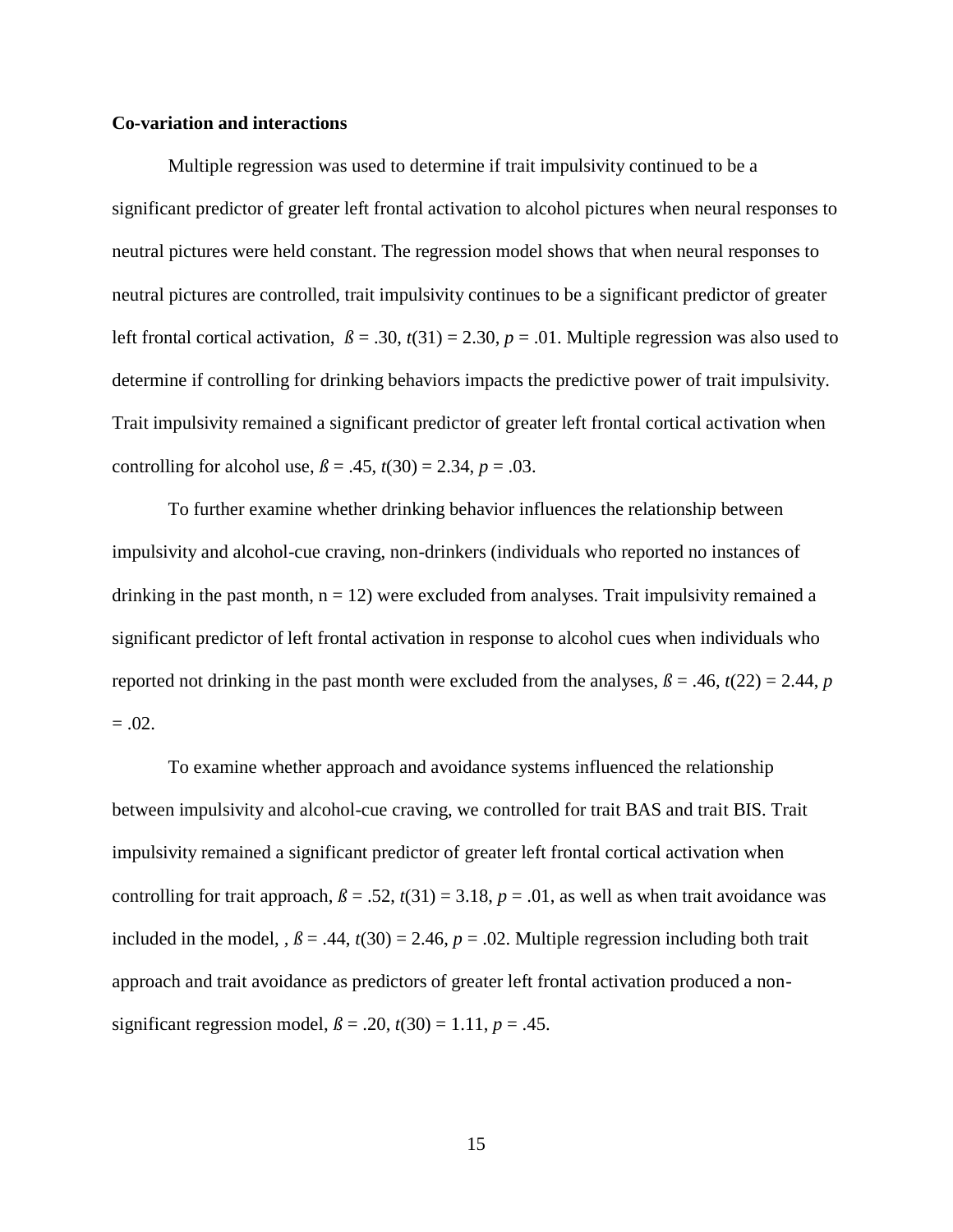A repeated measures ANOVA revealed a significant interaction between trait impulsivity and greater left frontal activation as a function of picture type,  $F(1, 32) = 5.95$ ,  $p =$ .02;  $\eta_p^2$ =0.16. Higher trait impulsivity scores predicted greater left frontal cortical activity to alcohol pictures (r=0.44, p = 0.01), but not to neutral pictures (r=0.19, p = 0.29), see Figure 1. These results suggest that trait impulsivity moderates the relationship between left frontal cortical activity and picture type.

#### **Fig. 1**

*Interaction between Trait Impulsivity and Greater Left Frontal Activation as a Function of Picture Type*



#### **Drinking behaviors and gender**

Drinking behaviors did not relate to neural activity in response to either picture type. Bivariate regression determined that alcohol use during the past month did not predict left frontal asymmetry to alcohol pictures,  $\beta$  = .05,  $t(31)$  = .28,  $p$  = .78. Additionally, bivariate regression determined that alcohol consumption, during the past month did not predict left frontal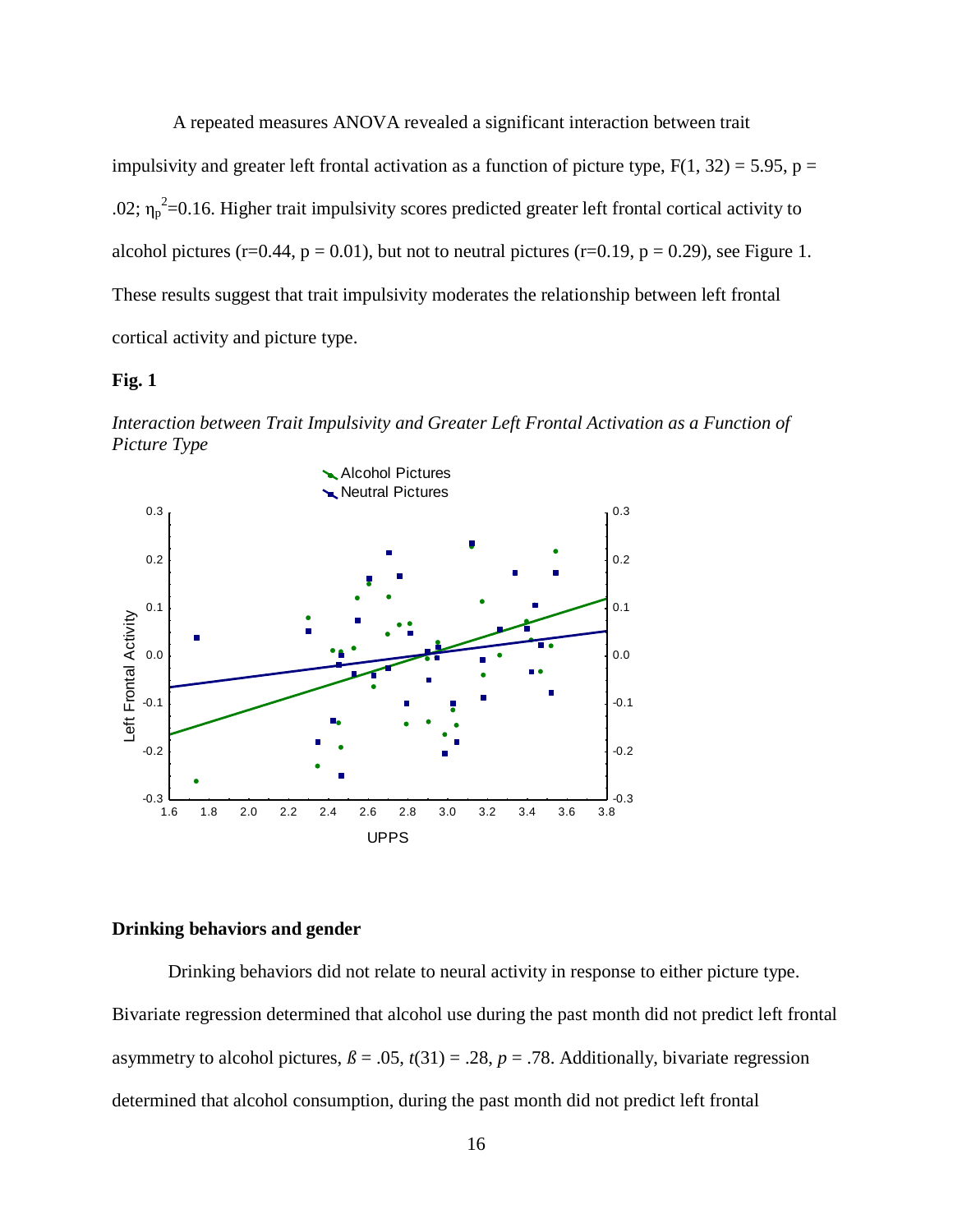asymmetry to neutral pictures  $\beta = .07$ ,  $t(31) = .40$ ,  $p = .69$ . Finally, the effect of gender was investigated. According to t-tests conducted with the current sample, participant gender did not influence neural activity elicited by alcohol pictures,  $t(28)=1.36$ ,  $p=0.18$ , or neutral pictures, *t*(28)=0.97, *p*=0.34.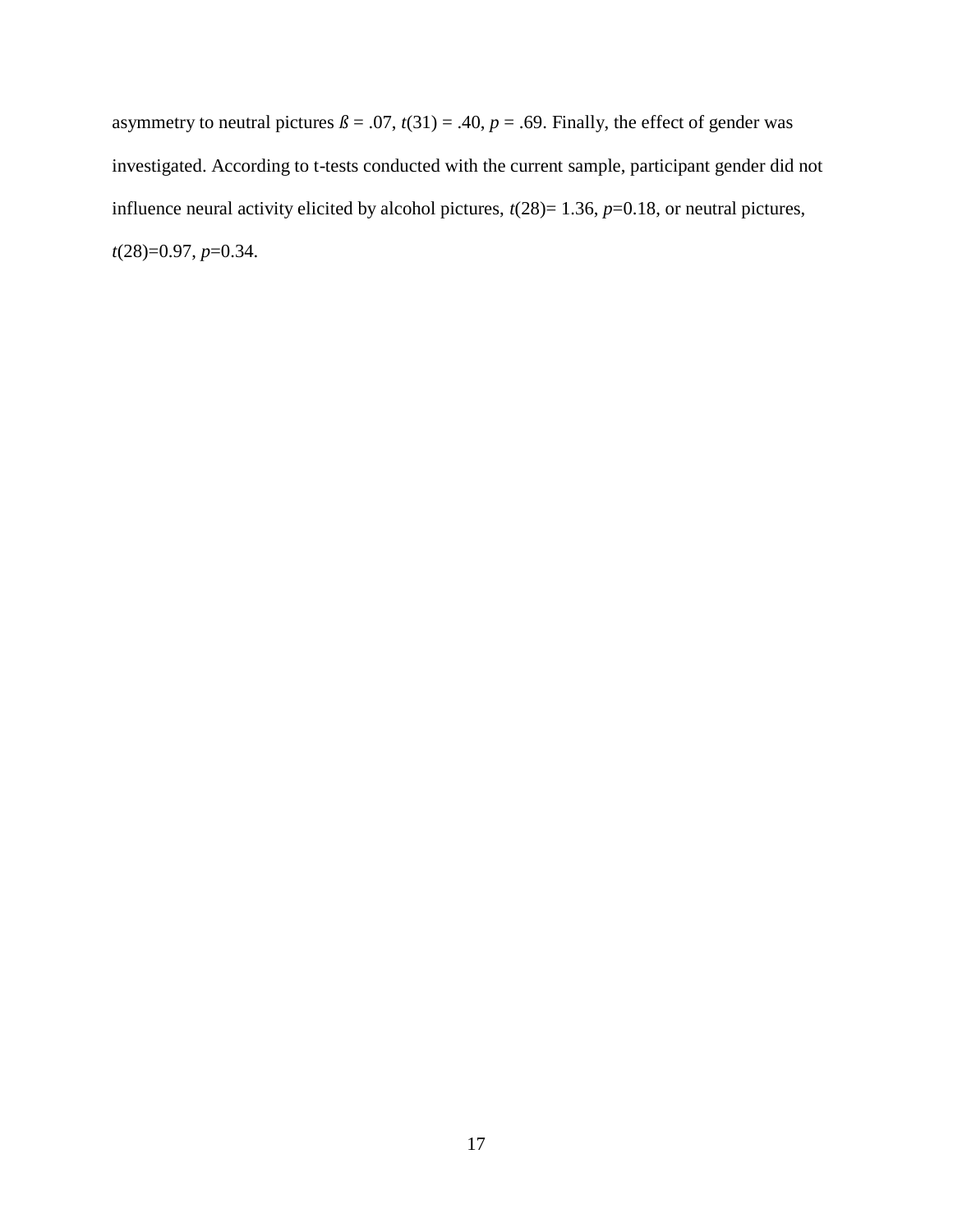#### 4. DISCUSSION

The current study establishes a connection between reduced functioning of the supervisory control system and cue-elicited alcohol cravings using neurophysiological measures of frontal asymmetry. Results revealed that reduced functioning of the supervisory control system predicted greater left-frontal activation towards alcohol cues. Increased trait impulsivity remained a predictor of left-frontal activation towards alcohol cues when controlling for drinking behaviors and neural activation to neutral pictures. Furthermore, results from the current study show that impulsivity is a moderator of the relationship between asymmetrical activation and picture type. Study results did not find a relationship between trait approach or trait avoidance and the neurophysiological measures of cue-elicited alcohol craving. It appears that reduced functioning of the supervisory control system moderates cue-elicited alcohol craving, but not the approach or avoidance motivation systems.

Research on cue-elicited alcohol cravings has shown that the experience of craving is predictive of alcohol consumption and predictive of relapse for recovering alcoholics (Flannery et al. 2001). Understanding that the reduced functioning of the supervisory control system is a mechanism behind cue-elicited alcohol craving can help identify those who may be at high risk for consumption. The craving towards alcohol cues may be especially salient to those high in trait impulsivity. Increasing control efficacy and reducing impulsive tendencies may be effective in reducing cue-elicited alcohol cravings and the neural responses to alcohol cues.

Trait impulsivity predicts a variety of risky behaviors. Much of the previous research on impulsivity and alcohol investigates how these risky behaviors are associated with this relationship. For example, pathological gambling and risky sexual behaviors are shown to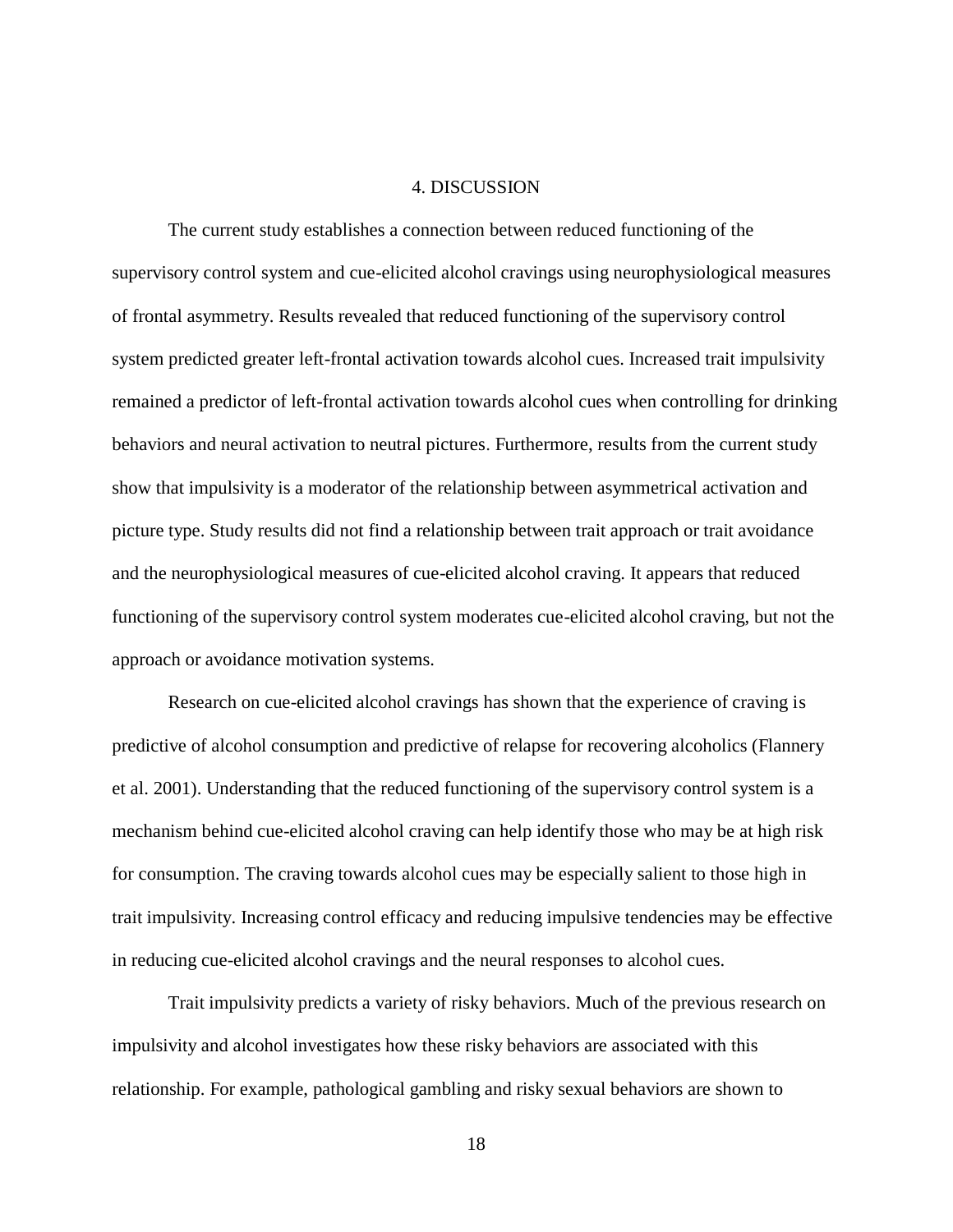accompany the relationship between increased trait impulsivity and alcohol use (Petry 2001; Stuhldreher et al. 2007; Walker et al. 2012). Impulsive individuals are also more likely to over consume alcohol (i.e., binge drink) resulting in negative health outcomes (Balodis et al. 2009). State asymmetrical responses to alcohol cues may contribute to the promotion of other risky behaviors associated with alcohol.

Inhibitory functions are responsible for regulating immediate affective responses to stimuli and rely heavily on the executive function of the prefrontal cortex. Because affective states are integrally involved with impulsivity (Cyders et al. 2007), it may be that impulsivitymoderated alcohol cue craving is related to an affective response to the alcohol related stimuli. Past work has found that emotion-based craving is related to increased trait impulsivity (Joos et al. 2013). In the absence of a functioning supervisory control system (increased impulsivity), affective reactions may be strengthened, resulting in increased cravings. Impulsive individuals may be less able to call upon executive control when confronted with desirable stimuli, leading to increased cravings (Doran et al. 2007). Further research is needed to clarify how the supervisory control system may be moderating frontal activation to alcohol cues

Previous research has identified a relationship between BAS and cue-elicited alcohol craving (Cox 1988; Verheul et al. 1999), our results did not find a relationship between trait BAS and frontal asymmetry in response to alcohol cues. Activity of the supervisory control system and behavioral activation systems may influence different components of substance use. For example, impulsivity relates to rash action without forethought, while BAS relates to a purposeful reward-sensitive drive to obtain stimuli (Dawe and Loxton 2004). Substance use likely engages both a purposeful goal-directed planning as well as rash action. However, cueevoked frontal activation appears to be driven more by rash spontaneous action.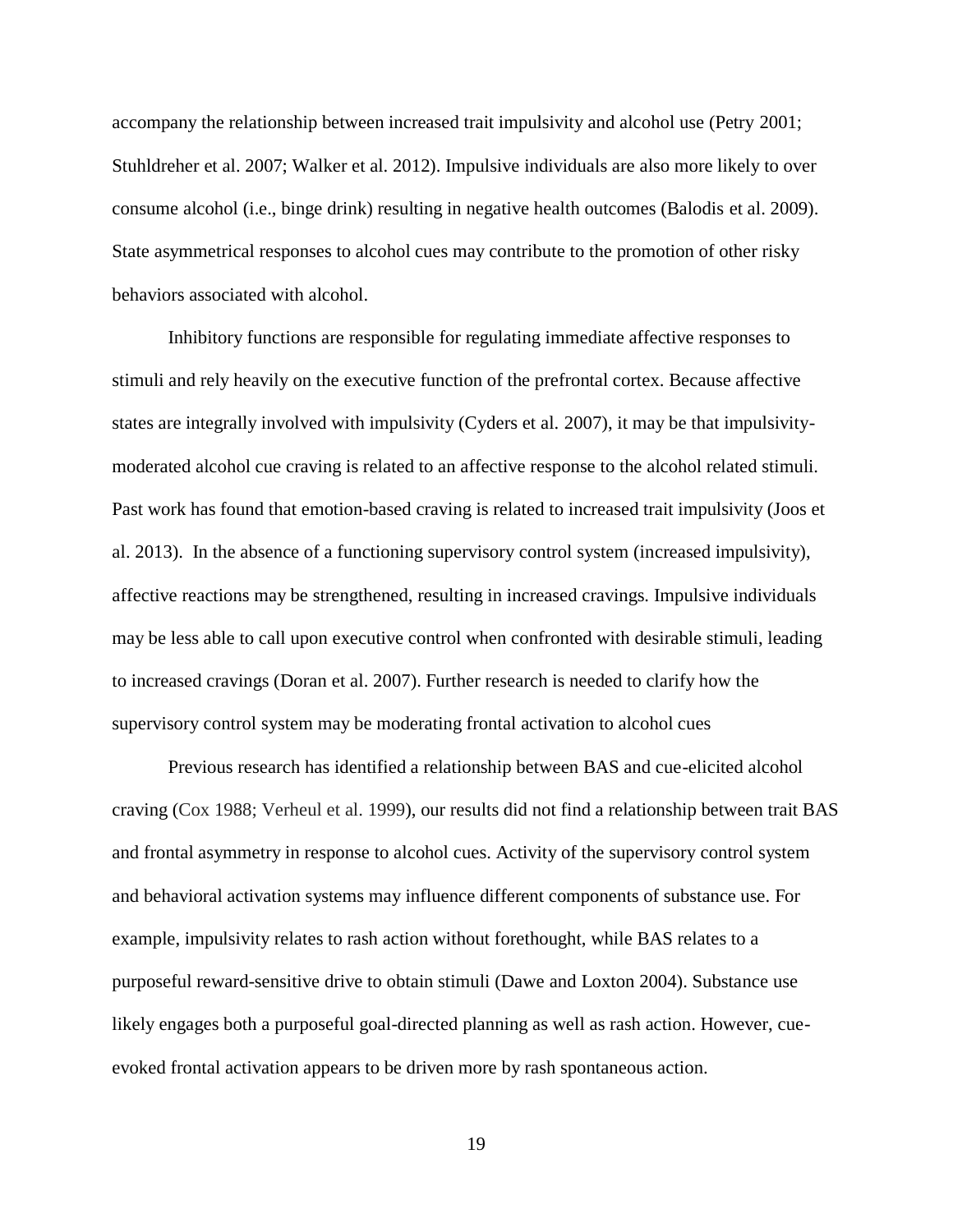The current study identified negative urgency and lack of premeditation as specific components driving the relationship between trait impulsivity and the neural correlates of cueelicited alcohol cravings. Some theorists have proposed that lack of premeditation taps the core rash impulsivity trait observed in substance use studies (Gullo et al. 2014). Negative Urgency also taps core impulsivity, but may also tap facets of neuroticism. Based on their meta-analysis of studies examining the UPPSP subscales, Gullo and colleagues (2014) conclude that "only (Lack of) Premeditation and Negative Urgency are consistently associated with substance use" (Gullo et al. 2014 p.1550). Results of the current study support this conclusion.

The present study found a relationship between reduced functioning of the supervisory control system and neurophysiological underpinnings of cue-elicited alcohol craving. The relationship between impulsivity and frontal asymmetry remained when non-drinkers were excluded from the analyses. The lack of a relationship between drinking and greater left frontal activation in response to alcohol cues may have been the product of limitations concerning our sample. The current sample was lacking in heavy drinkers and consisted mainly of underage students who reported light drinking habits. Future research would benefit from recruiting individuals who report heavy drinking habits and/or a history of alcohol dependence in order to strengthen the clinical applications of these results. In addition, the study design may have impacted this null effect, because participants reported recent drinking using two self-report items concerning the frequency and amount of alcohol consumed over the past month. Perhaps more detailed measures of alcohol use, such as the Timeline Followback measure, would be more sensitive to the variance in assessing alcohol use (Robinson et al. 2014; Sobell, L. and Sobell, M 1995).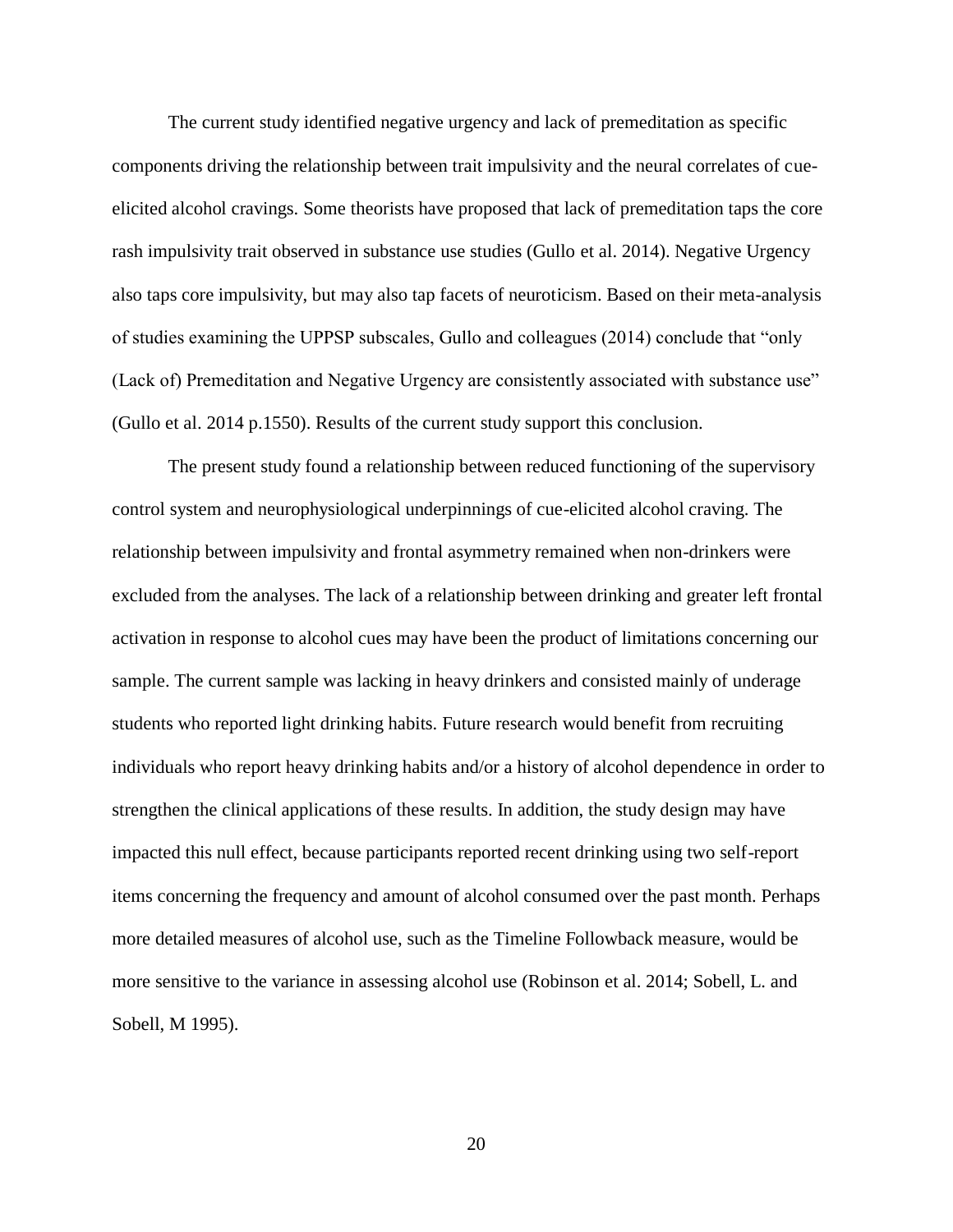However, the link between impulsivity and left frontal activation may not be entirely dependent on previous drinking experience. Alcohol use over the past month did not relate to left frontal activation in response to alcohol pictures. The positive associations with alcohol such as enhanced social status, enhanced social bonding, greater perceived attraction and sexual encounters may influence the neural correlates of cue-elicited alcohol craving (Fromme et al. 1993; Kuntsche et al. 2005). Such associations could be learned through media exposure and advertisements, which can occur independently of alcohol consumption. This would suggest that for some individuals, no previous drinking experience is necessary to have an appetitive response to alcohol cues.

In sum, reduced functioning of the supervisory control system appears to be responsible for the neurophysiological responses underlying cue-elicited alcohol cravings. The neural correlates of cue-elicited alcohol cravings are being driven by trait impulsivity. Trait impulsivity moderates the relationship between frontal asymmetry and picture type. The purpose of the supervisory control system is to regulate the impulses that are produced by the approach and avoidance systems. Failure of the supervisory control system to inhibit these impulses allows for the potential of maladaptive behaviors. The current research has shown that reduced functioning of the supervisory control system is responsible for the neural correlates of cue-elicited alcohol cravings. These results contribute to a growing body of literature that aims to identify the neurophysiological correlates and markers of individual differences in personality systems (Nusslock et al. 2012; Cyders et al. 2014; Gable et al., in press; Hicks et al. 2015).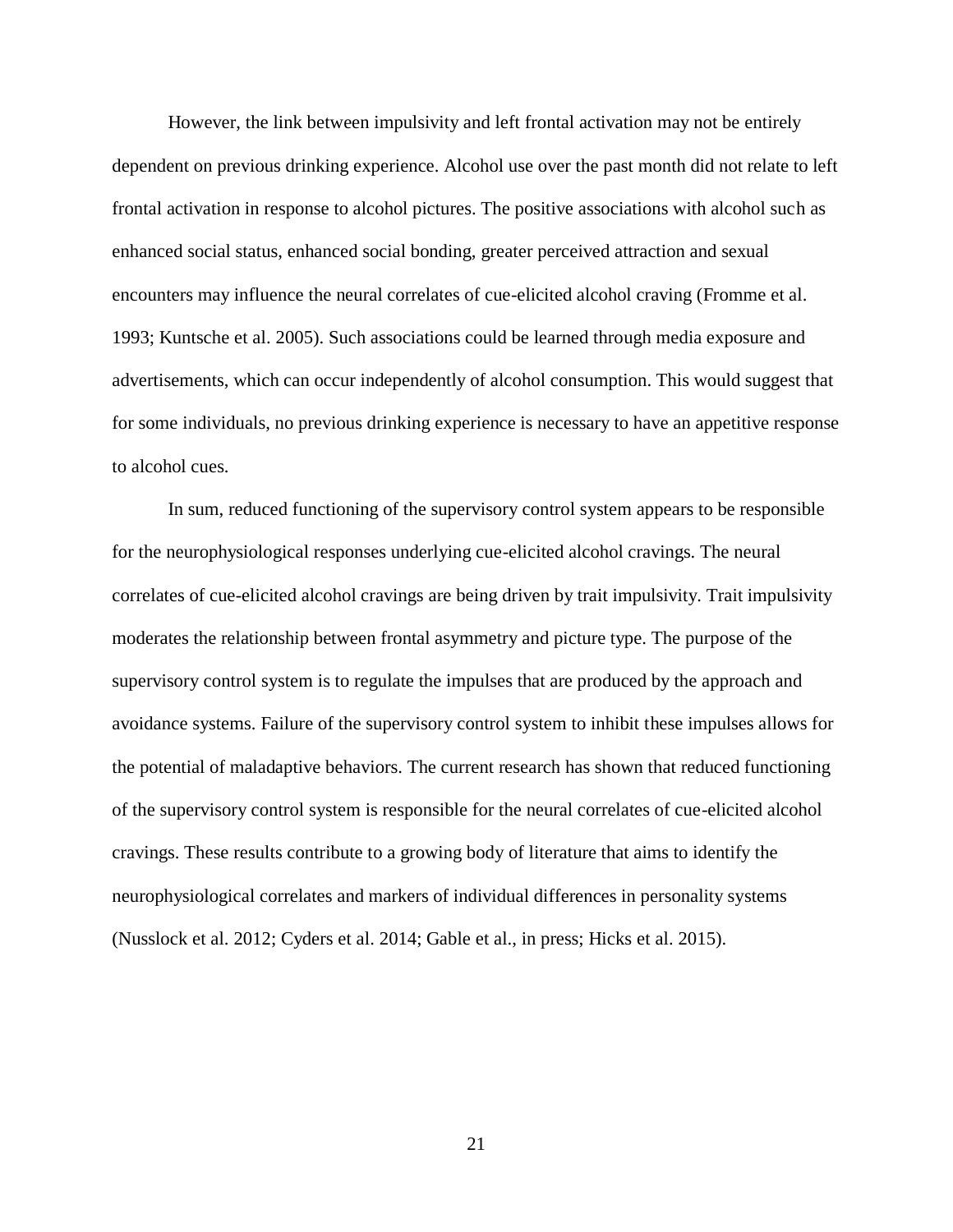#### REFERENCES

- Amodio, DM, Master, SL, Yee, CM., Taylor, SE (2008) Neurocognitive components of the behavioral inhibition and activation systems: Implications for theories of self‐ regulation. Psychophysiology 45:11-19.
- Aron, AR, Robbins, TW, Poldrack, RA (2004) Inhibition and the right inferior frontal cortex. Trends Cogn Sci 8: 170-177.
- Aron, AR, Robbins, TW, Poldrack, RA (2014) Inhibition and the right inferior frontal cortex: One decade on. Trends Cogn Sci 18: 177-185.
- Balodis, IM, Potenza, MN, Olmstead, MC (2009) Binge drinking in undergraduates: Relationships with gender, drinking behaviors, impulsivity and the perceived effects of alcohol. Behav Pharmacol 20: 518-526.
- Boggio, PS, Sultani, N, Fecteau, S, Merabet, L, Mecca T, Pascual-Leone, A, Basaglia, A, Fregni, F (2007) Prefrontal cortex modulation using transcranial DC stimulation reduces alcohol craving: A double-blind, sham-controlled study. Drug Alcohol Depend 92: 55-60.
- Broca, P (1861) Remarques sur la siege de la faculté du langage articulé, suivies d"une observation d"aphémie. Bulletin de la Société Anatomique de Paris 2: 330-357.
- Canan, F, Ataoglu, A (2008) Panic disorder after the end of chronic alcohol abuse: A report of 2 cases. Prim Care Companion J Clin Psychiatry 10: 332-333.
- Carpenter, KM, Hasin, DS (1998) Reasons for drinking alcohol: Relationships with DSM-IV alcohol diagnoses and alcohol consumption in a community sample. Psychol Addict Behav 12: 168-184.
- Carter, BL, Tiffany, ST (1999) Meta-analysis of cue-reactivity in addiction research. Addiction 94: 327-340.
- Carver, CS, Connor-Smith, J (2010) Personality and coping. Annu Rev Psychol 61: 679-704.
- Carver, CS, Scheier, MF (2008) Feedback processes in the simultaneous regulation of action and affect. In: Shah JY and Gardner WL (Eds.), Handbook of Motivation Science. Guilford Press, New York, pp 308-324
- Carver, CS, White, TL (1994) Behavioral inhibition, behavioral activation, and affective responses to impending reward and punishment: the BIS/BAS scales. J Pers Soc Psychol 67: 319-333.
- Coan, JA, Allen, JJ (2003) Frontal EEG asymmetry and the behavioral activation and inhibition systems. Psychophysiology 40: 106-114.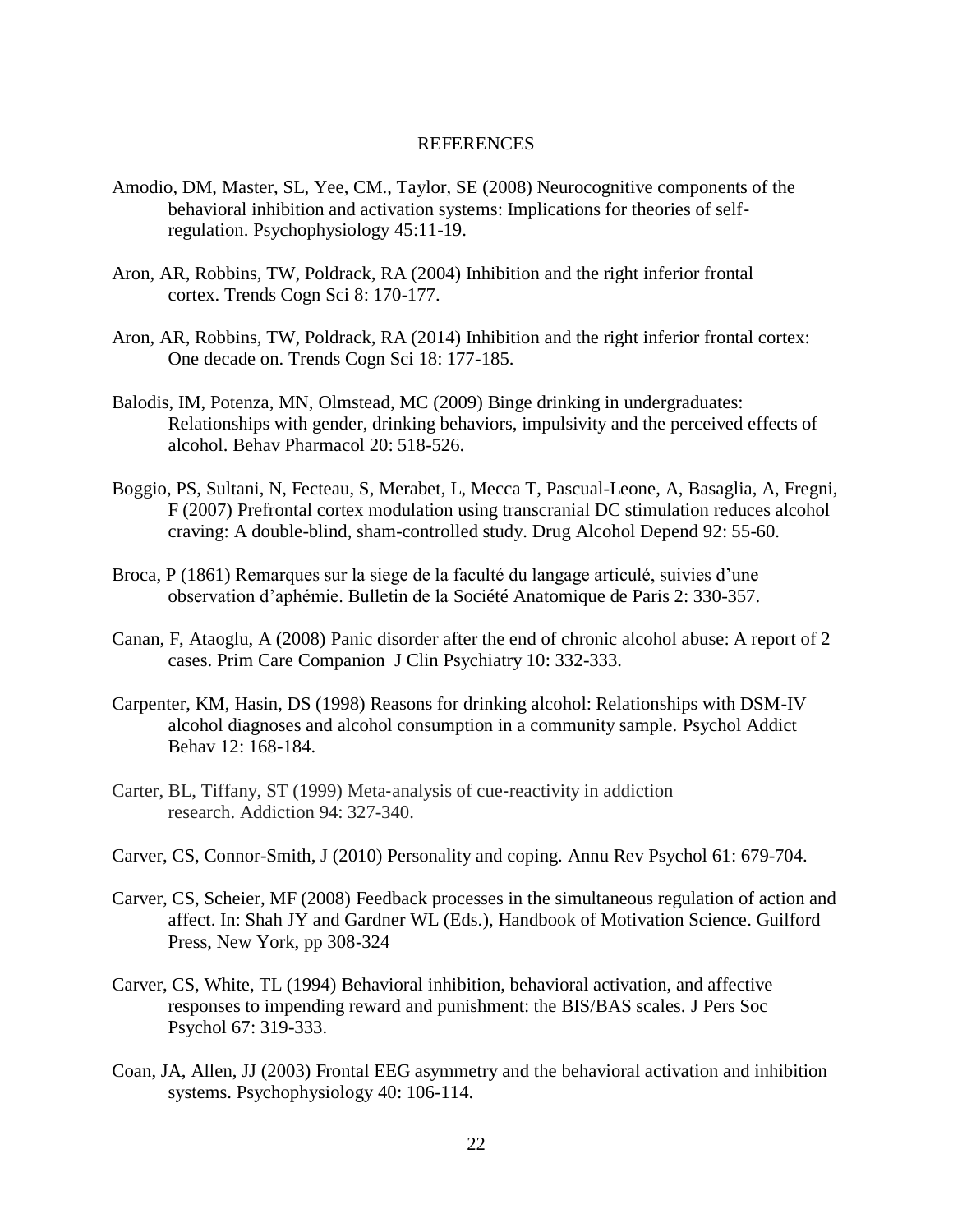- Cooney, NL, Litt, MD, Morse, PA, Bauer, LO, Gaupp, L (1997) Alcohol cue reactivity, negative-mood reactivity, and relapse in treated alcoholic men. J Abnorm Psychol 106: 243-250.
- Cooper, ML, Russell, M, Skinner, JB, Windle, M (1992) Development and validation of a threedimensional measure of drinking motives. Psychol Assess 4: 123-132.
- Cox, WM, Klinger, E (1988) A motivational model of alcohol use. J Abnorm Psychol 97: 168- 180.
- Cyders, MA, Dzemidzic, M, Eiler, WJ, Coskunpinar, A, Karyadi, KA, Kareken, DA (2014) Negative urgency mediates the relationship between amygdala and orbitofrontal cortex activation to negative emotional stimuli and general risk-taking. Cereb Cortex bhu123.
- Cyders, MA, Smith, GT (2008) Emotion-based dispositions to rash action: positive and negative urgency. Psychol Bull 134: 807-828.
- Cyders, MA, Smith, GT, Spillane, NS, Fischer, S, Annus, AM, Peterson, C (2007) Integration of impulsivity and positive mood to predict risky behavior: development and validation of a measure of positive urgency. Psychol Assess 19: 107-118.
- Davidson, RJ, Ekman, P, Saron, CD, Senulis, JA, Friesen, WV (1990) Approach-withdrawal and cerebral asymmetry: Emotional expression and brain physiology: I. J Pers Soc Psychol 58: 330-341.
- Dawe, S, Loxton, NJ (2004) The role of impulsivity in the development of substance use and eating disorders. Neurosci Biobehav Rev, 28: 343-351.
- Del Boca, FK, Darkes, J, Greenbaum, PE, Goldman, MS (2004) Up close and personal: temporal variability in the drinking of individual college students during their first year. J Consult Clin Psychol 72: 155-164.
- Depue, RA, Collins, PF (1999) Neurobiology of the structure of personality: Dopamine, facilitation of incentive motivation, and extraversion. Behav Brain Sci 22: 491-517.
- Doran, N, Spring, B, McChargue, D (2007) Effect of impulsivity on craving and behavioral reactivity to smoking cues. Psychopharmacology 194: 279-288.
- Elliot, AJ (2008) Handbook of approach and avoidance motivation. Taylor and Francis, London
- Enticott, PG, Ogloff, JR, Bradshaw, JL (2006) Associations between laboratory measures of executive inhibitory control and self-reported impulsivity. Pers Individ Dif 41: 285-294.
- Field, M, Cox, WM (2008) Attentional bias in addictive behaviors: A review of its development, causes, and consequences. Drug Alcohol Depend 97: 1-20.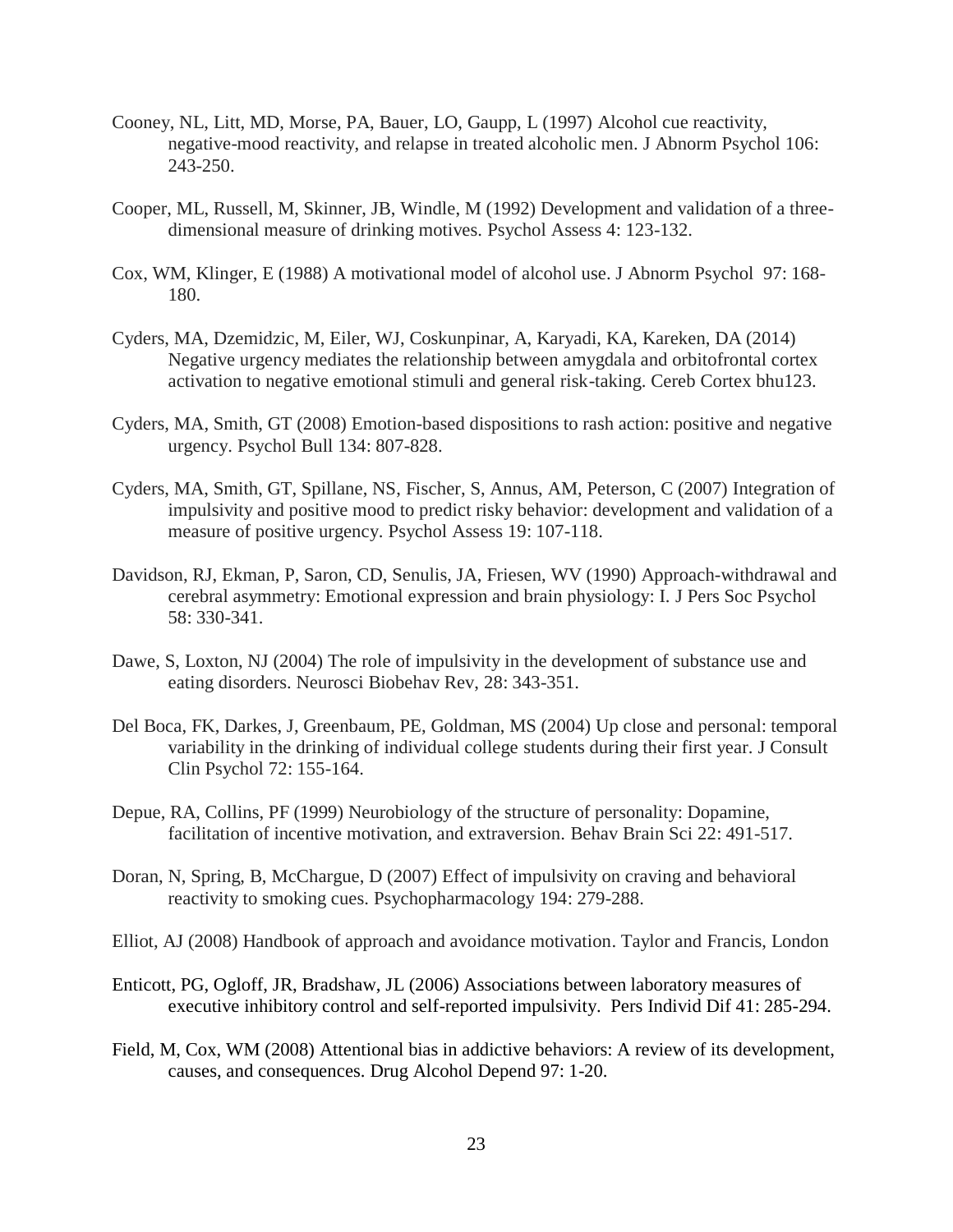- Flannery, BA, Roberts, AJ, Cooney, N, Swift, RM, Anton, RF, Rohsenow, DJ (2001) The role of craving in alcohol use, dependence, and treatment. Alcohol Clin Exp Res 25: 299-308.
- Friedman, RS, McCarthy, DM, Bartholow, BD, Hicks, JA (2007) Interactive effects of alcohol outcome expectancies and alcohol cues on nonconsumptive behavior. Exp Clin Psychopharmacol 15: 102-114.
- Friedman, RS, McCarthy, DM, Förster, J, Denzler, M (2005) Automatic effects of alcohol cues on sexual attraction. Addiction 100: 672-681.
- Fromme, K, Stroot, EA, Kaplan, D (1993) Comprehensive effects of alcohol: Development and psychometric assessment of a new expectancy questionnaire. Psychol Assess 5: 19-26.
- Gable, P, Harmon‐Jones, E (2008) Relative left frontal activation to appetitive stimuli: Considering the role of individual differences. Psychophysiology 45: 275-278.
- Gable, PA, Mechin, N, Hicks, JA, Adams, D (in press) Supervisory control system and frontal asymmetry: Neurophysiological traits of emotion-based impulsivity Soc Cogn Affect Neurosci
- Garland, EL, Gaylord, SA, Boettiger, CA, Howard, MO (2010) Mindfulness training modifies cognitive, affective, and physiological mechanisms implicated in alcohol dependence: Results of a randomized controlled pilot trial. J Psychoactive Drugs 42: 177-192.
- Gazzaniga, MS (1985) *The social brain: Discovering the networks of the mind*. Basic Books, New York
- George, MS, Anton, RF, Bloomer, C, Teneback, C, Drobes, DJ, Lorberbaum, JP, Nahas, Z, Vincent, DJ (2001) Activation of prefrontal cortex and anterior thalamus in alcoholic subjects on exposure to alcohol-specific cues. Arch Gen Psychiatry 58: 345–352.
- Gianotti, LR, Knoch, D, Faber, PL, Lehmann, D, Pascual-Marqui, RD, Diezi, C, Schnoch, C, Eisenegger, C, Fehr, E (2009) Tonic activity level in the right prefrontal cortex predicts individuals' risk taking. Psychol Sci 20: 33-38.
- Goldstein, K (1939) The organism: A holistic approach to biology derived from pathological data in man. American Book Publishing, Salt Lake City
- Goldstein, RZ, Volkow, ND (2002) Drug addiction and its underlying neurobiological basis: Neuroimaging evidence for the involvement of the frontal cortex. Am J Psychiatry 159: 1642-1652.
- Gordon, S. M., Sterling, R., Siatkowski, C., Raively, K., Weinstein, S., and Hill, P. C. (2006). Inpatient desire to drink as a predictor of relapse to alcohol use following treatment. Am J Addict, 15(3), 242-245.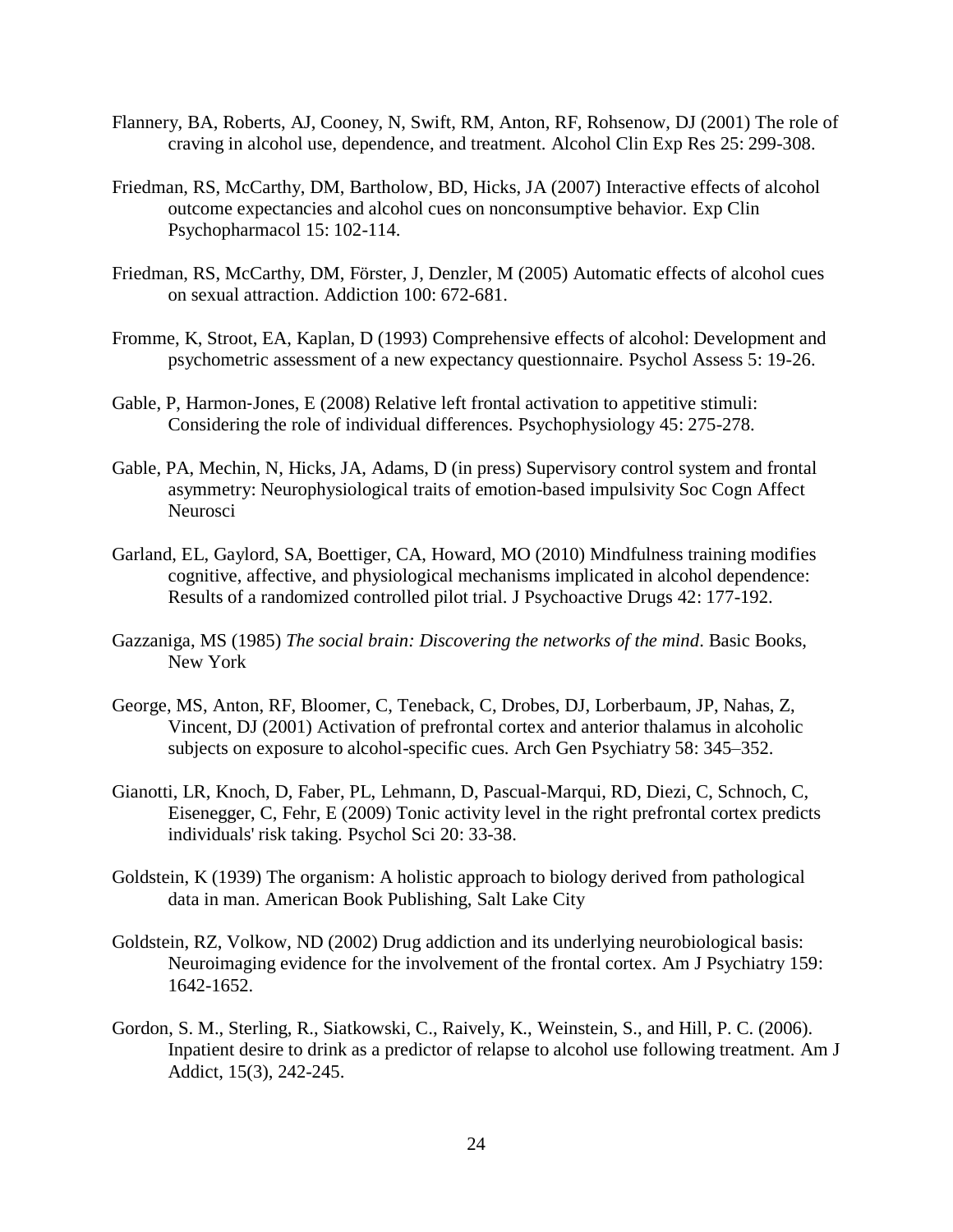- Grant, BF, Harford, TC (1995) Comorbidity between DSM-IV alcohol use disorders and major depression: Results of a national survey. Drug Alcohol Depend 39: 197-206.
- Gray, JA (1970) The psychophysiological basis of introversion-extraversion. Behav Res Ther 8: 249-266.
- Gray, JA (1987) The psychology of fear and stress. Cambridge University Press, Cambridge
- Gray, JA, McNaughton, N (2000) The neuropsychology of anxiety: An enquiry into the functions of the septo-hippocampal system. Oxford University Press, Oxford
- Grimshaw, GM, Carmel, D (2014) An asymmetric inhibition model of hemispheric differences in emotional processing. Front Psychol 5: 489.
- Gullo, MJ, Loxton, NJ, Dawe, S (2014) Impulsivity: four ways five factors are not basic to addiction. Addict Behav 39: 1547-1556.
- Han, DH, Bolo, N, Daniels, MA, Arenella, L, Lyoo, IK, Renshaw, PF (2011) Brain activity and desire for Internet video game play. Compr Psychiatry 52: 88-95.
- Harmon‐Jones, E (2003) Clarifying the emotive functions of asymmetrical frontal cortical activity. Psychophysiology 40: 838-848.
- Harmon-Jones, E, Gable, PA (2009) Neural activity underlying the effect of approach-motivated positive affect on narrowed attention. Psychol Sci 20: 406-409.
- Harmon-Jones, E, Gable, PA, Peterson, CK (2010) The role of asymmetric frontal cortical activity in emotion-related phenomena: A review and update. Biol Psychol 84: 451-462.
- Harmon-Jones, E, Sigelman, J (2001) State anger and prefrontal brain activity: evidence that insult-related relative left-prefrontal activation is associated with experienced anger and aggression. J Pers Soc Psychol 80: 797-803.
- Hicks, JA, Fields, S, Davis, WE, Gable, PA (2015) Heavy drinking, impulsivity and attentional narrowing following alcohol cue exposure. Psychopharmacology 1-7.
- Hicks, JA, Friedman, RS, Gable, PA, Davis, WE (2012) Interactive effects of approach motivational intensity and alcohol cues on the scope of perceptual attention. Addiction 107: 1074-1080.
- Joos, L, Goudriaan, AE, Schmaal, L, De Witte, NAJ, Van den Brink, W, Sabbe, BGC, Dom, G (2013) The relationship between impulsivity and craving in alcohol dependent patients. Psychopharmacology 226: 273-283.
- Kochanska, G, Knaack, A (2003) Effortful control as a personality characteristic of young children: Antecedents, correlates, and consequences. J Pers 71: 1087-1112.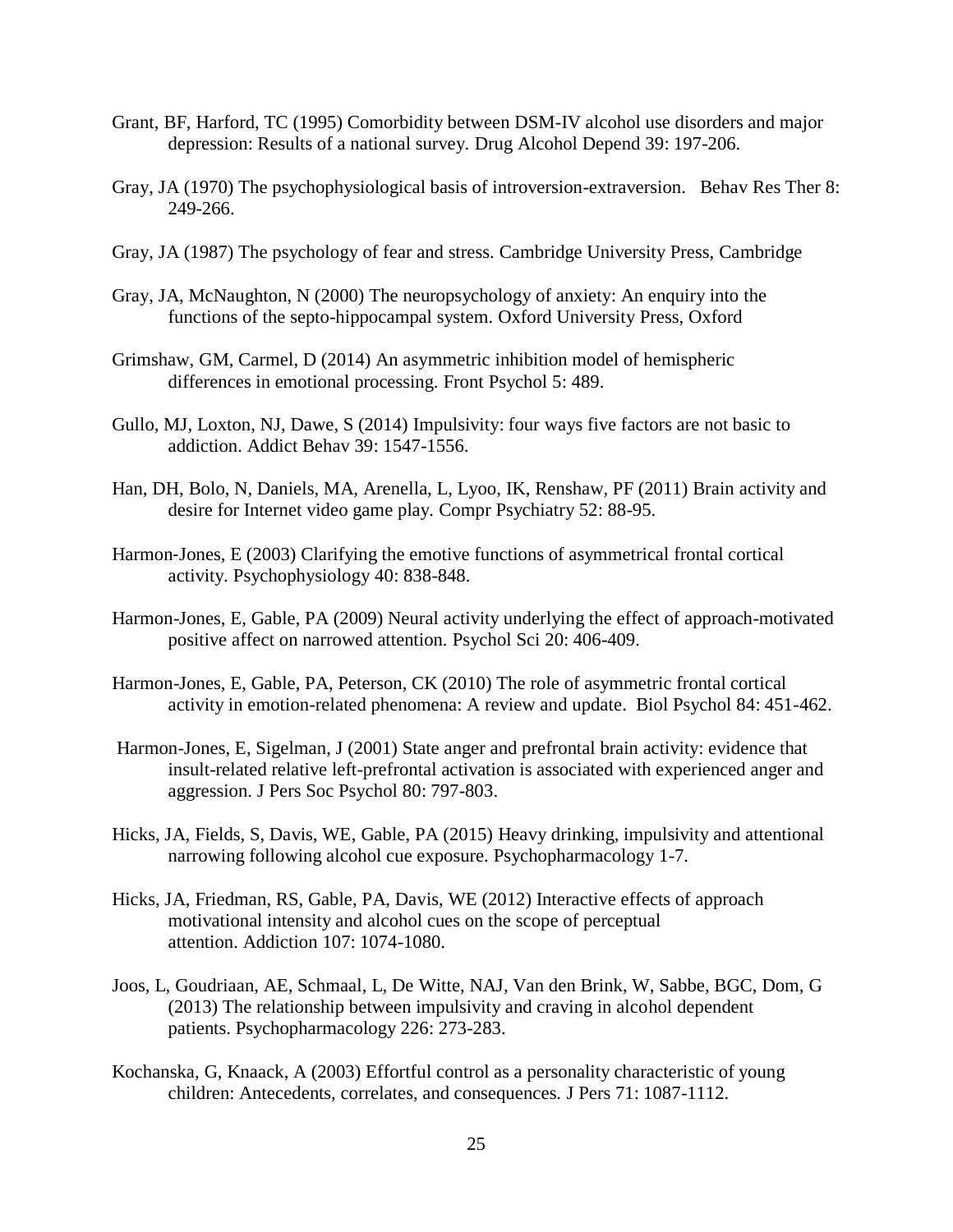- Kuntsche, E, Knibbe, R, Gmel, G, Engels, R (2005) Why do young people drink? A review of drinking motives. Clin Psychol Rev 25: 841-861.
- Kushner, MG, Thuras, P, Abrams, K, Brekke, M, Stritar, L (2001) Anxiety mediates the association between anxiety sensitivity and coping-related drinking motives in alcoholism treatment patients. Addict Behav 26: 869-885.
- Leeman, RF, Bogart, D, Fucito, LM, Boettiger, CA (2014) "Killing two birds with one stone": Alcohol use reduction interventions with potential efficacy at enhancing selfcontrol. Curr Addict Rep 1: 41-52.
- Lindsley, DB, Wicke, JD (1974) The electroencephalogram: Autonomous electrical activity in man and animals. In: Thompson R, Patterson MN (Eds.), Bioelectric recording techniques. Academic Press, New York, pp 3-79
- Logan, GD, Schachar, RJ, Tannock, R (1997) Impulsivity and inhibitory control. Psychol Sci 8: 60-64.
- McClernon, FJ, Hiott, FB, Huettel, SA, Rose, JE (2005) Abstinence-induced changes in selfreport craving correlate with event-related FMRI responses to smoking cues. Neuropsychopharmacology 30: 1940-1947.
- Myrick, H, Anton, RF, Li, X, Henderson, S, Drobes, D, Voronin, K, George, MS (2004) Differential brain activity in alcoholics and social drinkers to alcohol cues: Relationship to craving. Neuropsychopharmacology 29: 393-402.
- Nigg, JT (2006) Temperament and developmental psychopathology. J Child Psychol Psychiatry 47: 395-422.
- Nusslock, R, Harmon-Jones, E, Alloy, LB, Urosevic, S, Goldstein, K, Abramson, LY (2012) Elevated left mid-frontal cortical activity prospectively predicts conversion to bipolar I disorder. J Abnorm Psychol 121: 592-601.
- Papachristou, H, Nederkoorn, C, Havermans, R, van der Horst, M, Janse, A (2012) Can"t stop the craving: The effect of impulsivity on cue-elicited craving for alcohol in heavy and light social drinkers. Psychopharmacology 219: 511-518.
- Perry, JL, Carroll, ME (2008) The role of impulsive behavior in drug abuse. Psychopharmacology 200: 1-26.
- Petry, NM (2001) Pathological gamblers, with and without substance abuse disorders, discount delayed rewards at high rates. J Abnorm Psychol 110: 482-487.
- Robinson, SM, Sobell, LC, Sobell, MB, Leo, GI (2014) Reliability of the Timeline Followback for cocaine, cannabis, and cigarette use. Psychol Addict Behav 28: 154-162.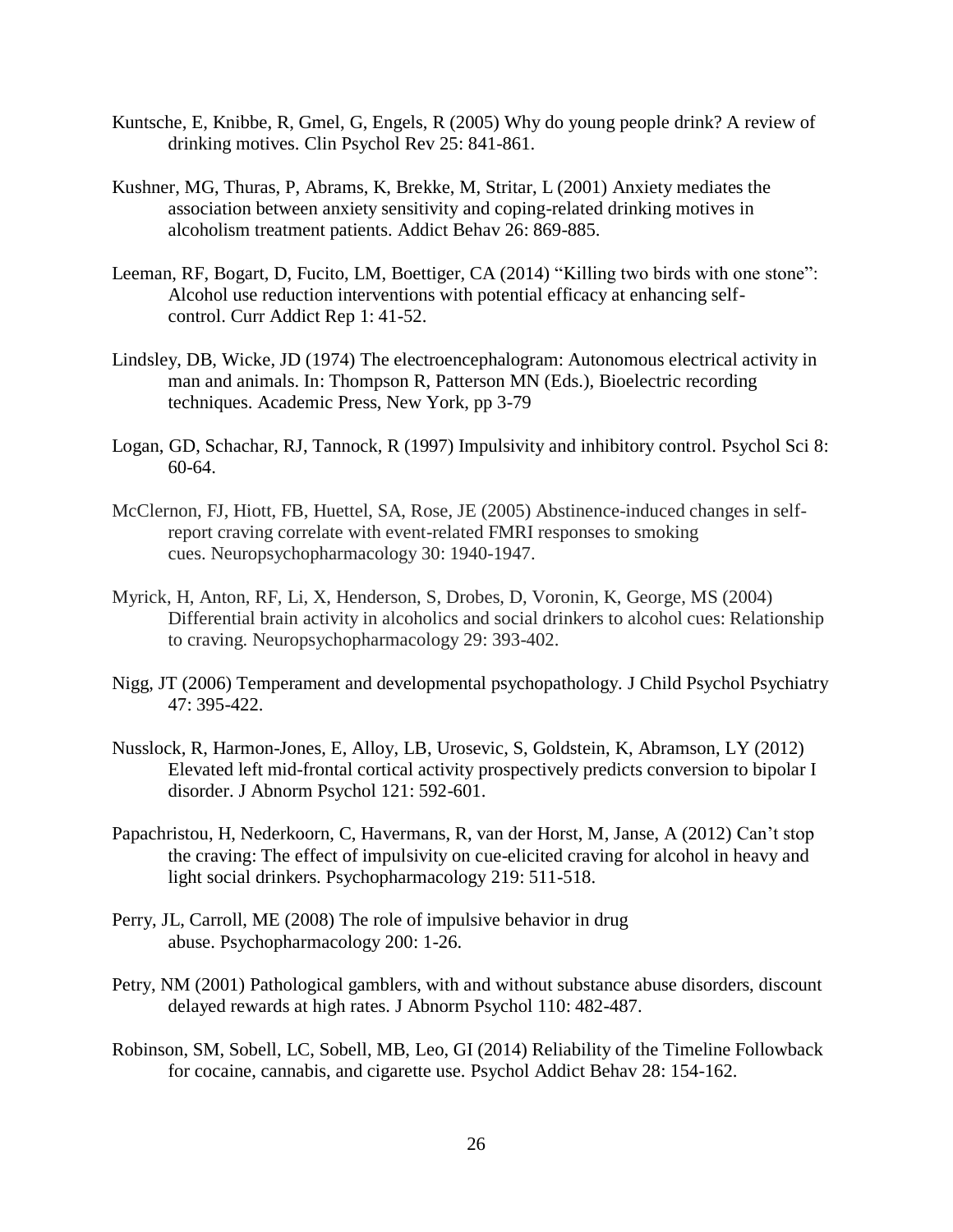- Rossi, GF, Rosadini, G (1967) Experimental analysis of cerebral dominance in man. Brain Mechanisms Underlying Speech and Language: 167-184.
- Rothbart, MK, Rueda, MR (2005) The development of effortful control. In: Mayr U, Awh E, Keele SW (Eds.) Developing Individuality in the human brain: A tribute to Michael I. Posner. American Psychological Association, Washington, pp 167-188
- Santesso, DL, Segalowitz, SJ, Ashbaugh, AR, Antony, MM, McCabe, RE, Schmidt, LA (2008) Frontal EEG asymmetry and sensation seeking in young adults. Biol Psychol 78: 164- 172.
- Shackman, AJ, McMenamin, BW, Maxwell, JS, Greischar, LL, Davidson, RJ (2010) Identifying robust and sensitive frequency bands for interrogating neural oscillations. Neuroimage 51: 1319-1333.
- Semlitsch, HV, Anderer, P, Schuster, P, Presslich, O (1986) A solution for reliable and valid reduction of ocular artifacts, applied to the P300 ERP. Psychophysiology 23: 695-703.
- Sobotka, SS, Davidson, RJ, Senulis, JA (1992) Anterior brain electrical asymmetries in response to reward and punishment. Electroencephalogr Clin Neurophysiol 83: 236-247.
- Sperry, RW, Gazzaniga, MS, Bogen, JE (1969) Interhemispheric relationships: The neocortical commissures, syndromes of hemispheric disconnection. In: Vinken PJ, Bruyn GW (Eds.) Handbook of clinical neurology, vol. 4: Disorders of speech, perception, and symbolic behavior. Elsevier/North Holland Biomedical Press, Holland, pp 145-153
- Stuhldreher, WL, Stuhldreher, TJ, Forrest, KY (2007) Gambling as an emerging health problem on campus. J Am Coll Health 56: 75-88.
- Sutton, SK, Davidson, RJ (1997) Prefrontal brain asymmetry: A biological substrate of the behavioral approach and inhibition systems. Psychol Sci 8: 204-210.
- Tapert, SF, Brown, CG, Baratta, MV, Brown, SA (2004) fMRI BOLD response to alcohol stimuli in alcohol dependent young women. Addict Behav 29: 33-50.
- Tapert, SF, Cheung, EH, Brown, GG, Frank, LR, Paulus, MP, Schweinsburg, AD, Meloy, MJ, Brown, SA (2003) Neural response to alcohol stimuli in adolescents with alcohol use disorder. Arch Gen Psychiatry 60: 727-735.
- Toga, AW, Thompson, PM (2003) Mapping brain asymmetry. Nat Rev Neurosci 4: 37-48.
- Van de Laar, MC, Licht, R, Franken, IHA, Hendriks, VM (2004) Event-related potentials indicate motivational relevance of cocaine cues in abstinent cocaine addicts. Psychopharmacology 177:121-129.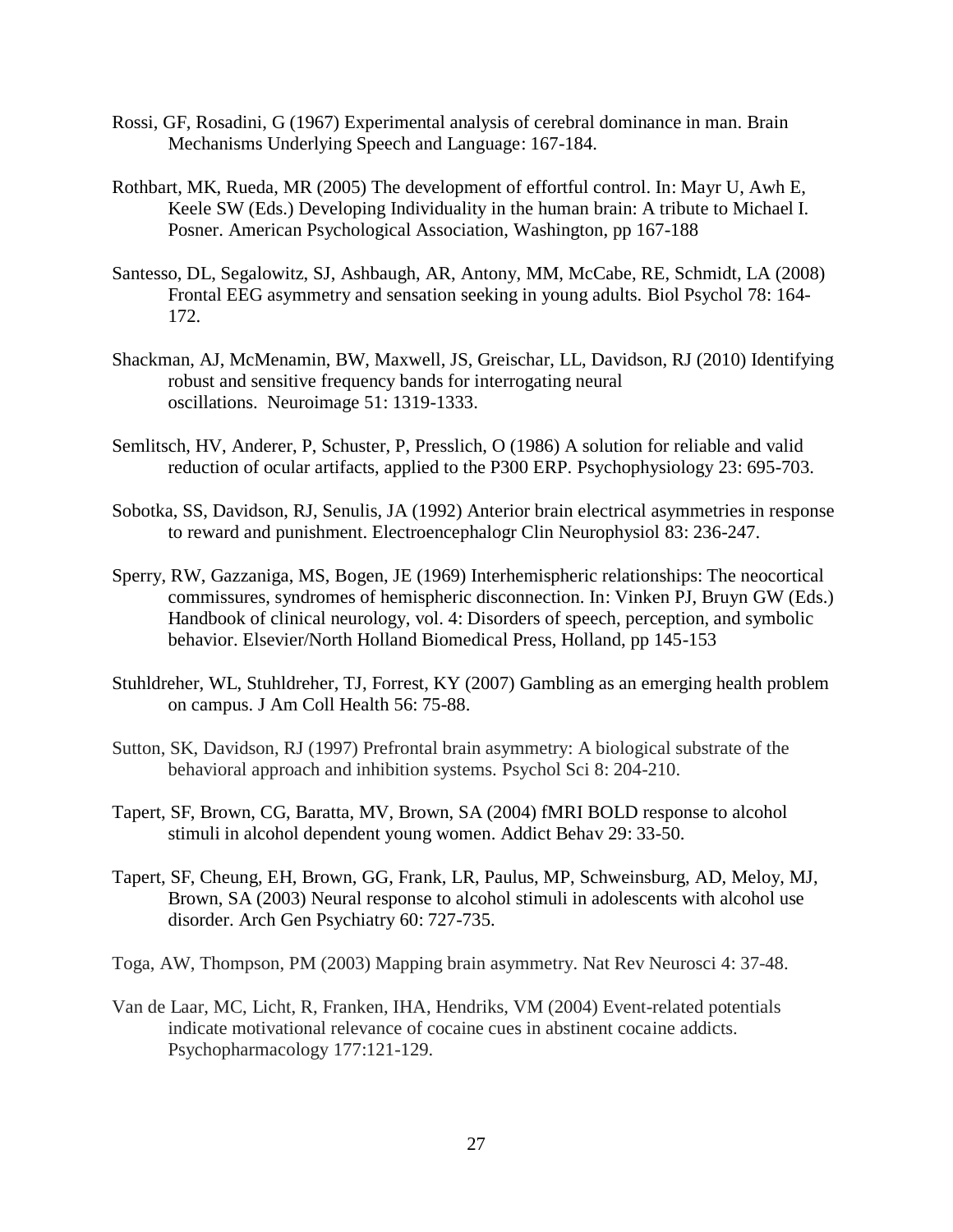- Verheul, R, van der Brink, W, Geerlings, P (1999) A three-way psychobiological model of craving for alcohol. Alcohol Alcohol 34: 197-222.
- Walker, DM, Clark, C, Folk, JL (2012) The relationship between gambling behavior and binge drinking, hard drug use, and paying for sex. UNLV Gaming Research and Review Journal 14: 15-26.
- Witkiewitz, K, Bowen, S (2010) Depression, craving, and substance use following a randomized trial of mindfulness-based relapse prevention. J Consult Clin Psychol 78: 362-374.
- Wrase, J, Grüsser, SM, Klein, S, Diener, C, Hermann, D, Flor, H, Mann, DF, Heinz, A (2002) Development of alcohol-associated cues and cue-induced brain activation in alcoholics. Eur Psychiatry 17: 287-291.
- Zisserson, RN, Palfai, TP (2007) Behavioral activation system (BAS) sensitivity and reactivity to alcohol cues among hazardous drinkers. Addict Behav 32: 2178-2186.